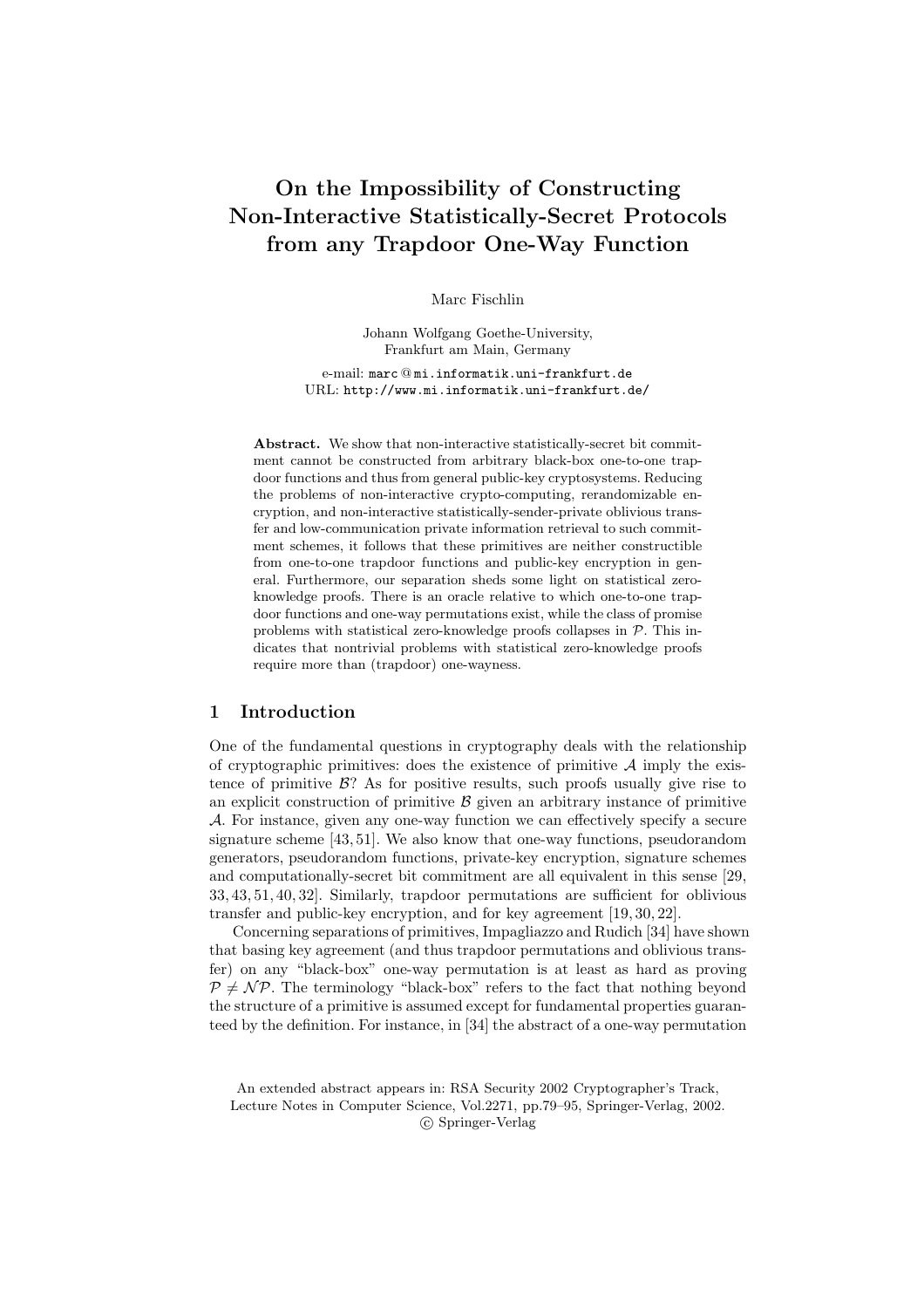is a one-way permutation oracle, and the efficient evaluation algorithm of the one-way permutation corresponds to single oracle step that returns the function value. Since reductions where the starting primitive is treated as a black box are common throughout complexity-based cryptography, the result of Impagliazzo and Rudich suggests that showing the equivalence of key agreement and one-way functions is infeasible. Therefore, in a sense, secure key agreement needs more than one-wayness.

Although most known reductions obey the black-box approach, there is at least one example of a reduction which is not black-box, i.e., requires that the description of the evaluation algorithm is explicit. See [34] for a discussion. Thus, oracle-based separations do not completely rule out the possibility that reductions exist. There might still be effective constructions which are not black-box. Yet, as mentioned before, the black-box design is widely used in complexitybased cryptography.

For more impossibility results we refer the reader to [52, 58, 37, 36, 24, 25]. In particular, the work by Simon [58] separates collision-intractability and onewayness by defining an oracle relative to which one-way permutations exist, but collision-intractable hash functions do not. Here, relying on the techniques developed in [58], we extend Simon's result. In the first step we present an oracle relative to which non-interactive statistically-secret bit commitment is impossible, yet one-way permutations exists (throughout the paper we refer to non-interactive protocols as schemes where both parties consecutively send a single message only). Relative to our oracle a very weak form of non-interactive statistically-secret bit commitment does not exist. That is, secrecy is only guaranteed with respect to honestly behaving receivers, and a commitment merely binds with very small, yet noticeable probability.

We stress that it is not known whether any kind of bit commitment yields collision-intractable hash functions in general or not. Thus, our extension from collision-intractable hash functions to commitments is not known to be implied by Simon's result directly. We remark that, conversely, collision-intractable hash functions are sufficient for non-interactive statistically-secret commitment [43, 15, 31]. Furthermore, one can construct perfectly-secret bit commitment from any one-way permutation with linear many rounds in the security parameter [41]. To best of our knowledge, nothing has been reported about improvements concerning either the assumption or the round complexity.<sup>1</sup> Our result provides some evidence that accomplishing non-interactive statistically-secret commitment based on one-wayness alone is impossible. In contrast, non-interactive computationally-secret commitment can be based on one-way functions [32, 40].

In addition to showing that non-interactive statistically-secret commitments are impossible in the presence of general one-way functions, in the second extension step we prove that this impossibility result transfers to the case that one adds the "power" of trapdoors to the one-way function. Such (one-to-one) trap-

 $1$  We always refer to the classical Turing machine model in this work. In the Quantum computing model there are indeed results that one-wayness is sufficient for constantround statistically-secret commitments [20, 14].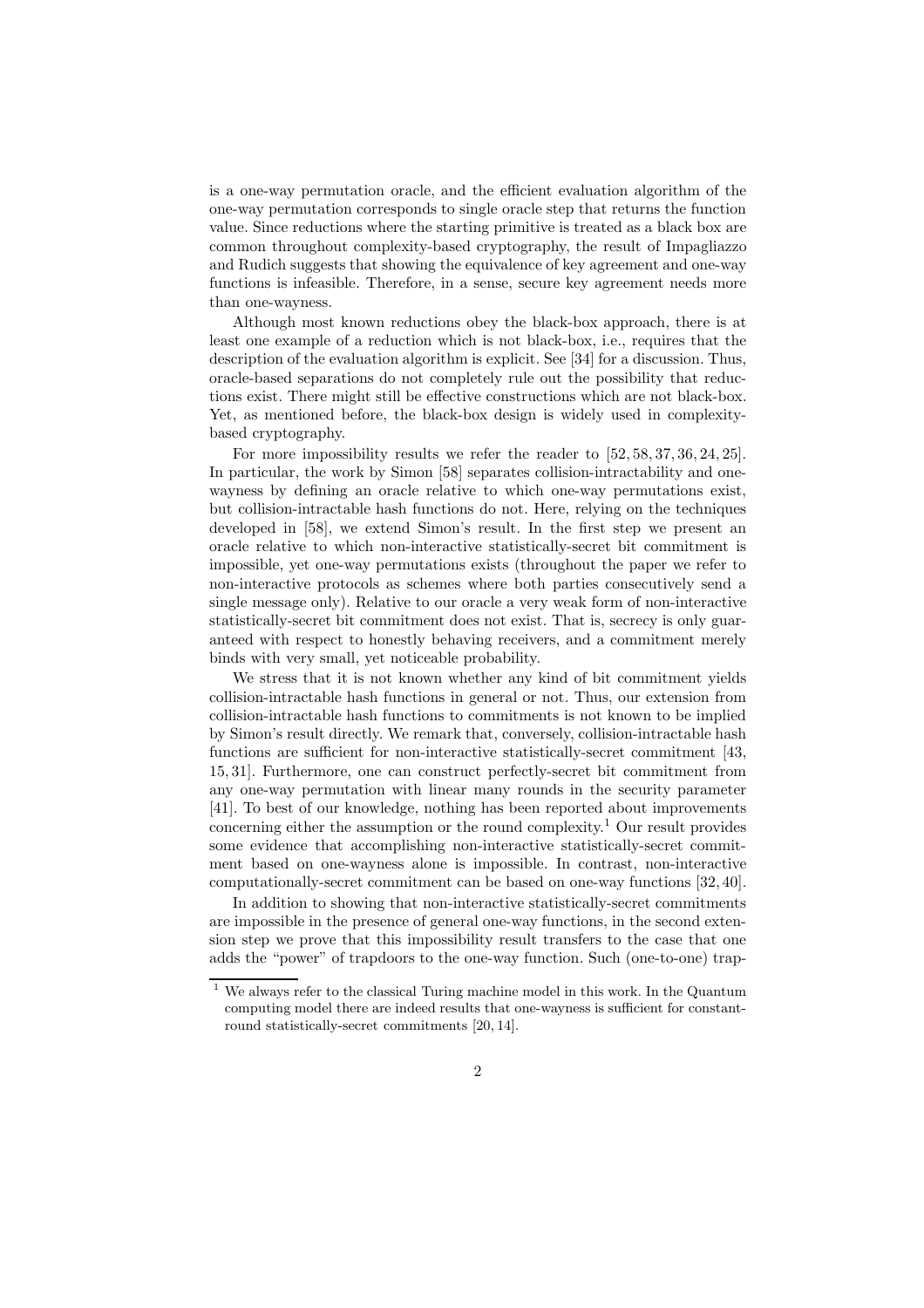door functions are a relaxed version of trapdoor permutations. We only demand that the former are one-to-one in order to support unique inversion.

Bellare et al. [6] prove that many-to-one trapdoor functions with superpolynomial preimage size can be derived from any one-way function. Trapdoor functions with polynomially bounded preimage size, among which are one-to-one trapdoor functions, yield public-key cryptosystems, though. In light of [34] they cannot be derived from one-way functions in general, and therefore, in a sense, our result is a strict extension of Simon's separation.

In summery, we broaden Simon's separation in both directions. On one side, we show that relative to an oracle non-interactive weakly-binding honestreceiver statistically-secret commitments schemes do not exist. Such commitment schemes include collision-intractable hash functions, but are not known to imply the existence of such hash functions. On the other side, the negative result holds in the presence of one-way permutation *and* of one-to-one trapdoor functions. The latter functions are presumably not derivable from general one-way permutations.

The relationship of statistical secrecy and one-wayness enables us to obtain a new result about the class  $\mathcal{SZK}$  of promise problems with statistical zeroknowledge proofs. We prove that relative to a one-way permutation oracle and to a one-to-one trapdoor function oracle, respectively, the class  $\mathcal{SZK}$  breaks down to  $P$ . In contrast to our impossibility result, one-way functions suffice to lift the class  $\mathcal{CZK}$  of promise problems with computational zero-knowledge proofs to  $\mathcal{IP} = \mathcal{PSPACE}$  [56, 35, 8]. This gives us another, oracle-based separation of  $CZK$  and  $SZK$  in addition to the one implied by the presumably strictness of the polynomial hierarchy:  $\mathcal{SZK}$  belongs to  $\mathcal{AM}\cap$  co- $\mathcal{AM}$  [23, 1], and likewise lies much lower in the polynomial hierarchy than  $\mathcal{CZK}$  (which equals  $\mathcal{PSPACE}$  under the assumption that one-way functions exist). From a cryptographer's point of view, our result says that while one-wayness is sufficient and necessary [47] for nontrivial problems in  $\mathcal{CZK}$ , hard problems in  $\mathcal{SZK}$  seem to require more than general one-way permutations and one-to-one trapdoor functions.

Finally, we consider implications to other cryptographic protocols. By constructing non-interactive weakly-binding honest-receiver statistically-secret commitment schemes from other non-interactive statistically-secret cryptographic protocols, we conclude that such protocols cannot be derived from general blackbox one-to-one trapdoor functions. Specifically, we prove that this holds for noninteractive crypto-computing, rerandomizable encryption, and non-interactive statistically-sender-private protocols for oblivious transfer and, using a result of Beimel et al. [5], for private information retrieval with low communication complexity.

The paper is organized as follows. We start with basic definitions in Section 2. Then, in Section 3 we introduce the class  $SZK$  of statistical zero-knowledge proofs for motivating our oracle separation constructions in Section 4. In Section 5 we then apply the separation to  $\mathcal{SZK}$ , and we discuss implications to other cryptographic protocols in the final part.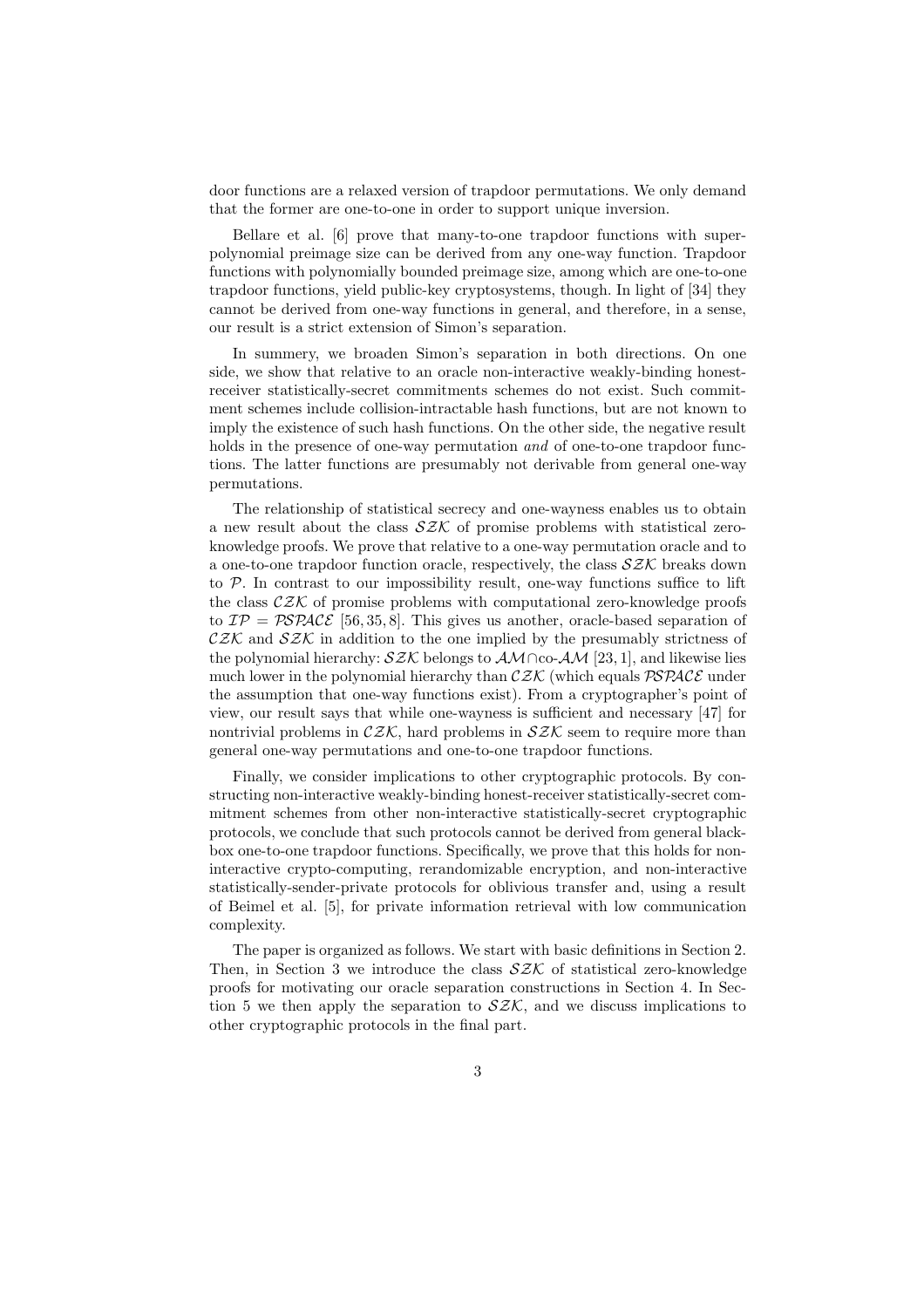#### **2 Definitions**

We occasionally view probabilistic algorithms as deterministic ones by providing the random coins explicitly. That is, let  $A$  be a deterministic algorithm taking two inputs x and r. Then we denote by  $A(x, r)$  the output of A for input x, r and by  $A(x)$  the random variable that describes the output for fixed x and uniformly chosen  $r$ . It will be clear from the context which part of the input is considered as the random coins. Additionally, we denote by  $[A(x)]$  the support of  $A(x)$ , i.e.,  $a \in [A(x)]$  if and only if there exists r with  $a = A(x, r)$ . When passing a function as argument to, say, an oracle, it is understood that we pass a circuit description of the function.

A function  $\delta(n)$  is *negligible* if it is eventually less than any polynomial fraction, i.e.,  $\delta(n) < 1/p(n)$  for any positive polynomial  $p(n)$  and all sufficiently large n's. A function  $\delta(n)$  is *noticeable* if it is not negligible; it is *overwhelming* if  $1-\delta(n)$  is negligible. Two sequences  $X = (X_n)_{n \in \mathbb{N}}$  and  $Y = (Y_n)_{n \in \mathbb{N}}$  of random variables are *computationally indistinguishable*,  $X \stackrel{c}{\approx} Y$ , if for any probabilistic polynomial-time algorithm  $D$  the advantage

$$
|\mathrm{Prob}\left[D(1^n,X_n)=1\right]-\mathrm{Prob}\left[D(1^n,Y_n)=1\right]|
$$

is negligible.<sup>2</sup> The sequences are called *statistically close*,  $X \stackrel{s}{=} Y$ , if the statistical difference

$$
StatDiff(X_n, Y_n) = \frac{1}{2} \cdot \sum_{s \in [X_n] \cup [Y_n]} |Prob[X_n = s] - Prob[Y_n = s]|
$$

is negligible.

#### **2.1 Commitment Schemes**

A commitment scheme consists of two phases. In the commitment phase the sender puts a secret bit  $b$  into a box and sends the locked box to the receiver. In the decommitment phase the sender assists in opening the box, say, by transmitting the key. Then, on one hand, even a malicious sender  $S^*$  cannot change his mind once the box has been given to the receiver (binding property). The receiver, on the other hand, does not learn anything about the bit  $b$  till the decommitment step is carried out (secrecy).

We exclusively present the definition of non-interactive honest-receiver statistically-secret bit commitment schemes. Our definition captures only a very weak binding property, namely, that there is no collision-finder that nearly always succeeds in finding ambiguous decommitments. Usually, the binding property demands that any collision-finder fails with very high probability.

**Definition 1.** *The tuple* (Gen, Com, Decom, Vf) *of probabilistic polynomial-time algorithms is a non-interactive weakly-binding honest-receiver statistically-secret bit commitment scheme if*

 $^{2}$  In this paper we adopt the uniform model for distinguishers. Unless stated otherwise, all consequences remain valid for nonuniform algorithms.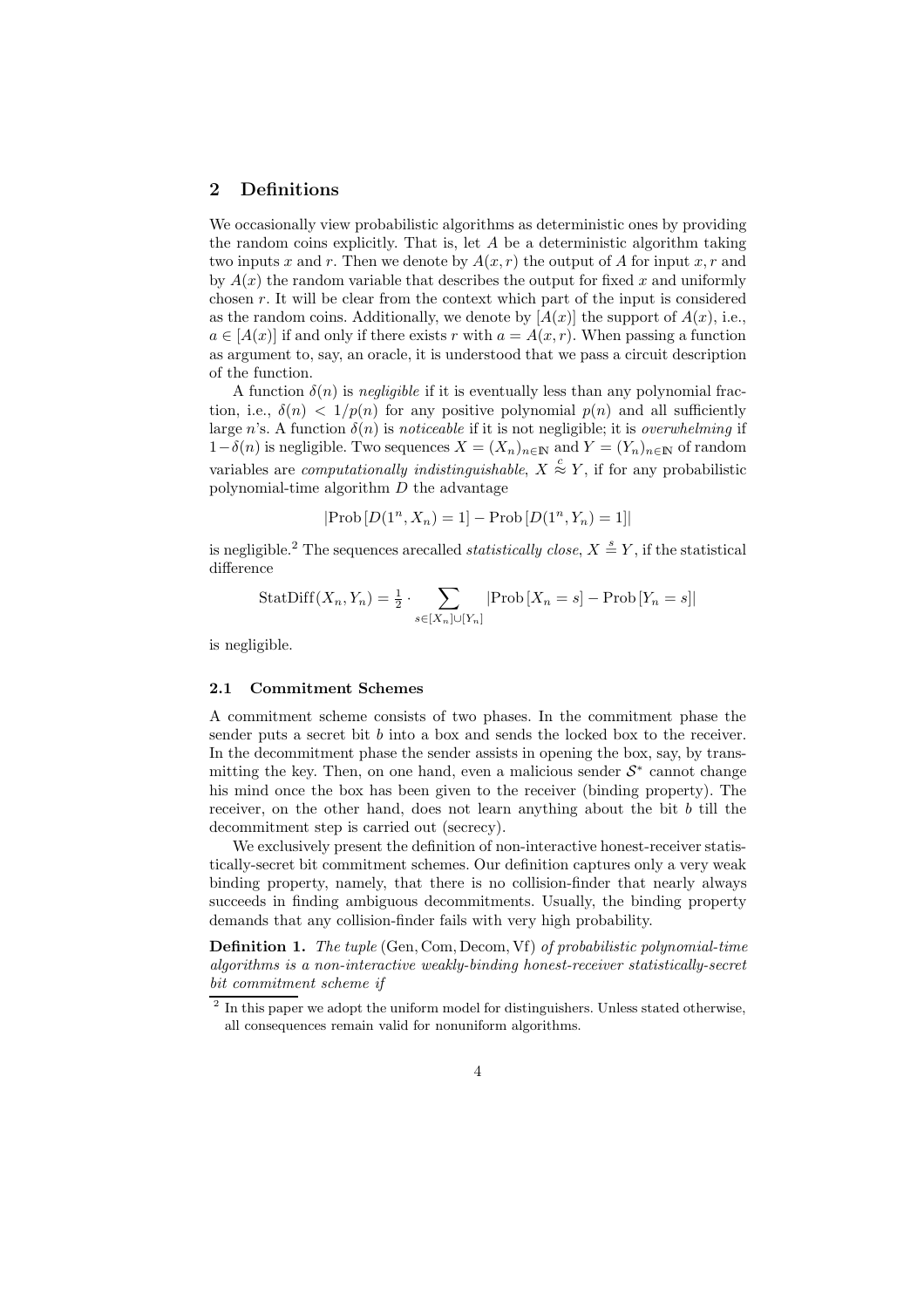- $-$  generation: on input 1<sup>n</sup> algorithm Gen outputs a description  $k_n$  (wlog.  $k_n$ ) *contains*  $1^n$ *).*
- $−$  *meaningfulness: for every*  $k_n ∈ [Gen(1^n)]$  *and every*  $c = Com_{k_n}(b, r)$  *and*  $d = \text{Decom}_{k_n}(b, r)$  *we have*  $\text{Vf}_{k_n}(b, c, d) = 1$ .
- $-$  *honest-receiver statistical secrecy: for every sequence*  $(k_n)_{n \in \mathbb{N}}$  *with*  $k_n$  ∈  $[\text{Gen}(1^n)]$  *we have*  $\text{Com}_{k_n}(0) \stackrel{s}{=} \text{Com}_{k_n}(1)$ *.*
- **–** *weakly binding: for any probabilistic polynomial-time algorithm* S<sup>∗</sup> *the probability that*  $S^*$  *on input*  $k_n$  *outputs* c and  $d, d'$  *such that*  $Vf_{k_n}(0, c, d) =$  $\nabla f_{k_n}(1, c, d') = 1$  *is not overwhelming (where the probability is taken over the choice of*  $k_n$  *and the coin tosses of*  $S^*$ *)*.

Instead of using the notation above, we sometimes adopt the viewpoint of a protocol between a sender S and a receiver  $\mathcal{R}$ , in which the honest  $\mathcal R$  transmits  $k_n$  obtained by running Gen(1<sup>n</sup>) and S (with input b) answers with a sample  $Com_{k_n}(b, r)$  by choosing r at random. Later, in the decommitment phase, the receiver then applies the verification algorithm  $Vf_{k_n}$  to check the validity of the decommitment  $d = \text{Decom}_{k_n}(b, r)$ . Note that, in order to generate the decommitment  $d$ , algorithm Decom gets the same random string  $r$  as Com.

Wlog. assume that the input length of the commitment function  $Com_{k_n}$  is at least as large as the security parameter n. Also, let the output size of  $Com_k (b)$ be at most the size of the randomness portion of the input. This can always be achieved by padding the input with redundant random bits. Then the domain of  $Com_{k_n}$  is at least twice as large as its range.

The binding property can be restated as follows. Any adverserial sender  $S^*$ has success probability less than  $1 - 1/p(n)$  of coming up with an ambiguous decommitment for some polynomial  $p(n)$  and infinitely many  $n \in \mathbb{N}$ . Basically, this means that in order to refute the weak binding property,  $S^*$  must be able to reveal distinct openings for almost any instance.

#### **2.2 Black-Box (Trapdoor) One-Way Functions**

We rigidly formalize the concept of black-box (trapdoor) one-way functions as discussed in the introduction.

**Definition 2.** *A black-box one-way function is an oracle*  $\mathcal{F}: \{0,1\}^* \rightarrow \{0,1\}^*$ *such that for any uniform polynomial-size circuit family*  $C = (C_n)_{n \in \mathbb{N}}$  *the inversion probability*

$$
\mathrm{Prob}\left[C_n^{\mathcal{F}}(\mathcal{F}(x)) \in \mathcal{F}^{-1}(\mathcal{F}(x))\right]
$$

*is negligible, where the probability is taken over the random choice of*  $x \in_R \{0,1\}^n$ *and the internal coin tosses of*  $C_n$ . If additionally  $\mathcal{F}(\{0,1\}^n) = \{0,1\}^n$  for all  $n \in \mathbb{N}$  then we say that  $\mathcal F$  is a black-box one-way permutation.

We remark that  $C_n$  is granted oracle access to  $\mathcal F$ . This enables  $C_n$  to evaluate  $\mathcal F$  at values of its choice. Also, we demand that the family  $C$  of circuits is uniform. This is necessary to derandomize the probabilistic oracle construction as described in [57, 58].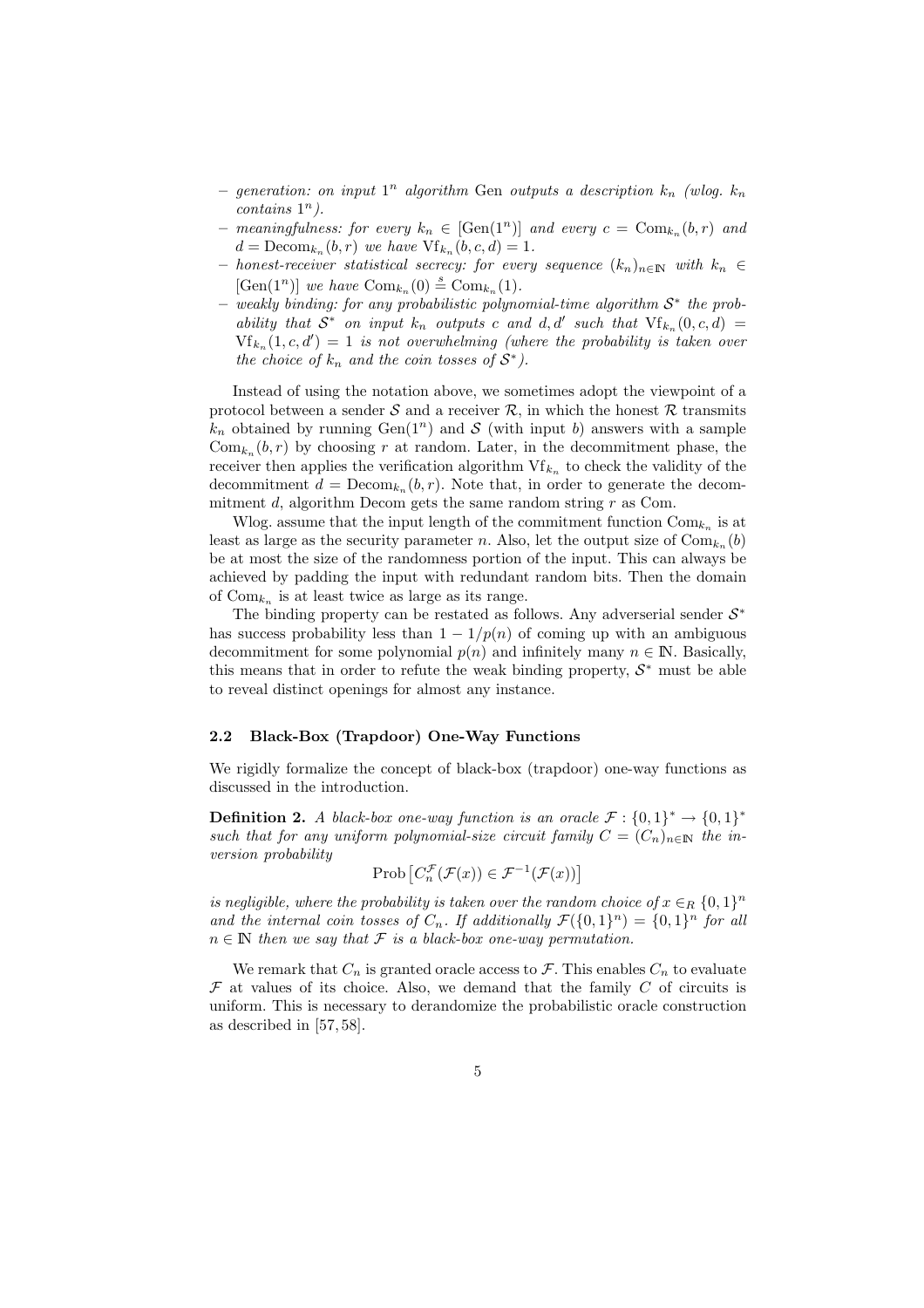Our definition imitates the one of a one-way function with infinite domain. Instead, one sometimes uses collections of one-way function, where each function of this collection is indexed. Yet, we omit further discussions since the notion of a collection of black-box one-way functions is implicit in the definition of trapdoor one-way functions below, and can be easily inferred. From an existential point of view both notions of one-way functions are equivalent, even in the black-box case.

**Definition 3.** *A black-box one-to-one trapdoor function is an oracle* T *with three query states* generate, evaluate, invert*:*

- $−$  *generation:* **T**(generate, ω) *for* ω ∈ {0,1}<sup>n</sup> *outputs a pair* (*t, i*)*. Wlog. let* 1<sup>n</sup> *be recoverable from index* i *and trapdoor* t*. Furthermore, assume that* i *uniquely determines* t *and vice versa.*
- $−$  *evaluation: given*  $x \in \{0, 1\}$ <sup>n</sup> *and an index i with*  $(t, i) = T$  (generate, ω) *for some*  $\omega \in \{0,1\}^n$ , the oracle  $\mathcal{T}$  (evaluate, i, x) *returns*  $y \in \{0,1\}^{poly(n)}$ . Also, let  $\mathcal{T}$  (evaluate i, ) be one-to-one for any index i *let*  $\mathcal{T}$  (evaluate,  $i, \cdot$ ) *be one-to-one for any index i.*
- $−$  *inversion:* given  $y \in \{0, 1\}^{poly(n)}$  and t, the answer  $\mathcal{T}$  (invert, t, y) *is some* x *such that*  $\mathcal{T}$  (evaluate, *i*, *x*) = *y if such an x exists (where <i>i is the uniquely determined index to* t*), and an undefined symbol otherwise.*

*Additionally,* T *satisfies the following one-wayness property: for any uniform polynomial-size circuit family*  $C = (C_n)_{n \in \mathbb{N}}$  *the inversion probability* 

$$
Prob[C_n^{\mathcal{T}}(i, \mathcal{T}(\text{evaluate}, i, x)) = x]
$$

*is negligible, where the probability is taken over the choice of* i *according to* T(generate,  $\omega$ ) for a random  $\omega \in_R \{0,1\}^n$ , over  $x \in_R \{0,1\}^n$ , and over the *randomness of*  $C_n$ .

The generation step of our definition says that one must externally supply the deterministic oracle  $\mathcal T$  with randomness  $\omega$  to get a random function description  $(t, i)$ . For simplicity and since our construction achieves this, we presume that  $\mathcal T$  only takes n random bits to produce a random description of complexity n. Additionally, we demand a bijective relationship of trapdoors and indices. More generally, we could allow several matching indices  $i, i'$  to a single trapdoor  $t$ . Again, as our construction supports this uniqueness property, we do not include this in our definition.

A difference between the notion of a black-box trapdoor function  $\mathcal T$  and the one of a black-box one-way function of Definition 2 is that  $\mathcal T$  combines three oracles for generate, evaluate, invert. For a black-box one-way function  $\mathcal F$ with infinite domain only evaluation is necessary, i.e., any oracle query to  $\mathcal F$ is an evaluation request. A comparison of our definition of one-to-one trapdoor functions and trapdoor permutations follows the actual construction of a blackbox trapdoor function in Section 4.2.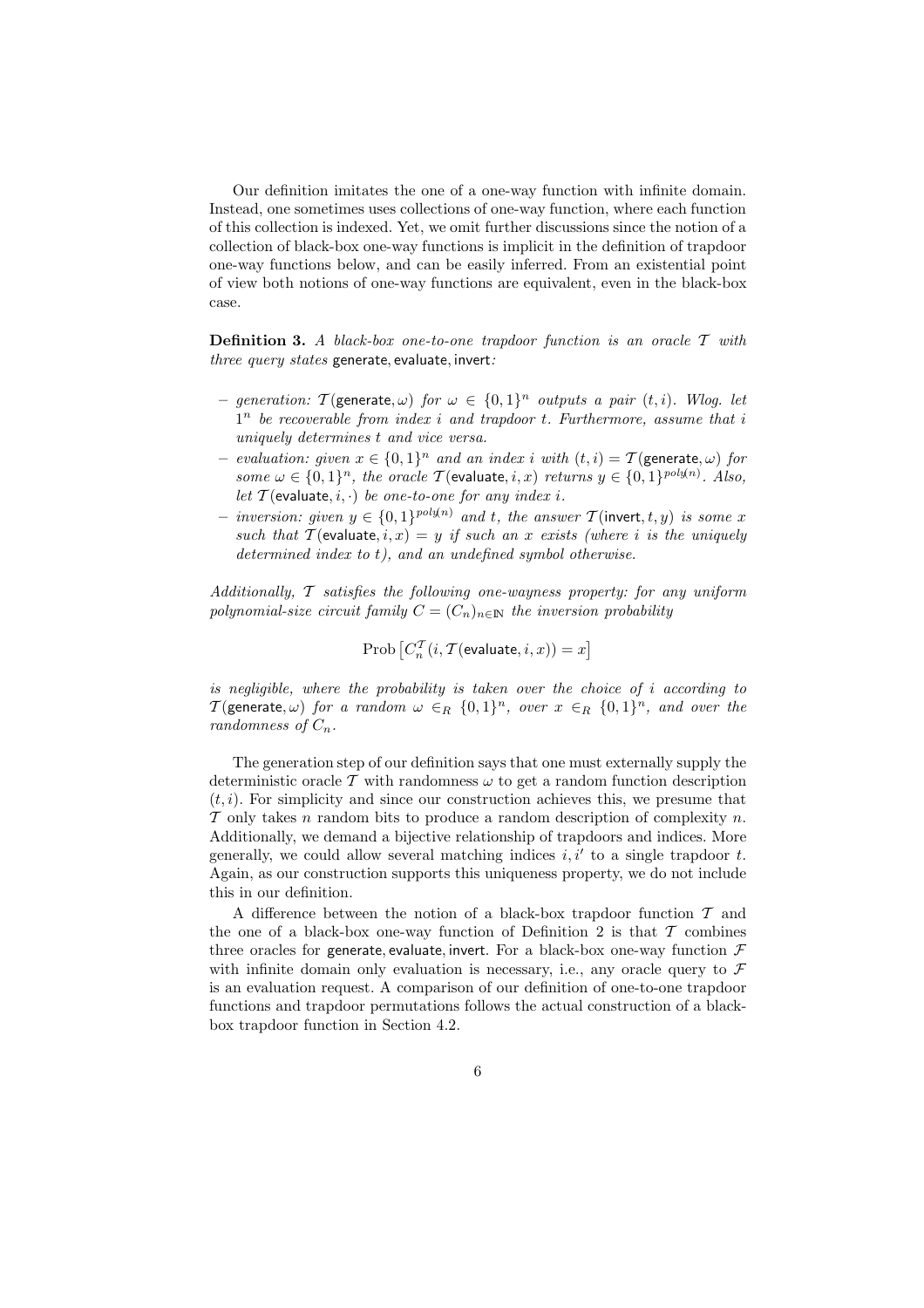#### **3 Statistical Zero-Knowledge**

When talking about complexity classes, we always refer to classes of *promise problems*. A promise problem  $\Pi = (\Pi_{\text{YES}}, \Pi_{\text{NO}})$  is a pair of disjoint sets of yesinstances  $\Pi_{\text{YES}} \subseteq \{0,1\}^*$  and no-instances  $\Pi_{\text{NO}} \subseteq \{0,1\}^*$ . The notion of promise problems generalizes the language-based approach: an algorithm putatively deciding membership for some input  $x \in \{0,1\}^*$  gets a promise that  $x \in \Pi_{\text{YES}} \cup \Pi_{\text{NO}}$ .

We briefly introduce the zero-knowledge-based classes we deal with. As we do not use any definitional properties beyond some basic facts about their relationships, we omit formal definitions of these classes and refer the reader to [59] for details. The class  $NISZK$  consists of the promise problems having a non-interactive statistical zero-knowledge proof. The class  $\mathcal{SZK}$  is the class of problems having general, possibly interactive statistical zero-knowledge proofs; this is clearly a subset of the class of problems where statistical zero-knowledge holds with respect to honest verifiers, denoted by  $\mathcal{H}V\mathcal{SZK}$ . By [18, 28, 27] we have  $P \subseteq BPP \subseteq NISZK \subseteq SZK = HVSZK$ .

Sahai and Vadhan [53] introduced the  $\mathcal{SZK}$ -complete problem statistical difference. Using the completeness of this problem we show the collapse of  $\mathcal{SZK}$ . To a circuit  $X: \{0,1\}^m \to \{0,1\}^n$  (more precisely, to its description) we associate a random variable over  $\{0,1\}^n$  by choosing the input uniformly from  $\{0,1\}^m$ .

**Definition 4.** *The promise problem statistical difference*,  $SD = (SD_{YES}, SD_{NO})$ *, is defined by*

$$
SD_{YES} = \{ (X_0, X_1) \mid \text{StatDiff}(X_0, X_1) \ge 2/3 \}
$$
  

$$
SD_{NO} = \{ (X_0, X_1) \mid \text{StatDiff}(X_0, X_1) \le 1/3 \}
$$

To prove that SD is complete for  $SZK$ , Sahai and Vadhan [53, 54] established the polarization lemma. Basically, this lemma says that one can turn an instance  $(X_0, X_1)$  of SD into a pair  $(Y_0, Y_1)$  of circuits such that the distributions of  $Y_0, Y_1$ are almost disjoint if  $(X_0, X_1) \in SD_{YES}$  and nearly equal if  $(X_0, X_1) \in SD_{NO}$ . Additionally, the transformation involves an error parameter  $\ell$  that determines how far and close, respectively, the derived distributions are. This parameter  $\ell$ may be independent of  $X_0, X_1$ .

**Fact 1 (Polarization Lemma [53, 54])** *There is a polynomial-time algorithm* Polarize that on input  $(X_0, X_1, 1^{\ell})$  *outputs*  $(Y_0, Y_1)$  *such that* 

$$
(X_0, X_1) \in SD_{YES} \Rightarrow
$$
  $StatDiff(Y_0, Y_1) \ge 1 - 2^{-\ell}$   
 $(X_0, X_1) \in SD_{NO} \Rightarrow$   $StatDiff(Y_0, Y_1) \le 2^{-\ell}$ 

*Set* Polarize( $X_0, X_1$ ) = Polarize  $(X_0, X_1, 1^{|(X_0, X_1)|})$ .

Intuitively, one can think of a polarized pair  $(Y_0, Y_1)$  as a description of a non-interactive commitment function. The sender splits the bit  $b$  into  $n$  random pieces  $b_1, \ldots, b_n$  such that  $b = b_1 \oplus \cdots \oplus b_n$ . Given n random instances  $(Y_{i,0}, Y_{i,1})$ —among which there will be a no-instance with high probability— the sender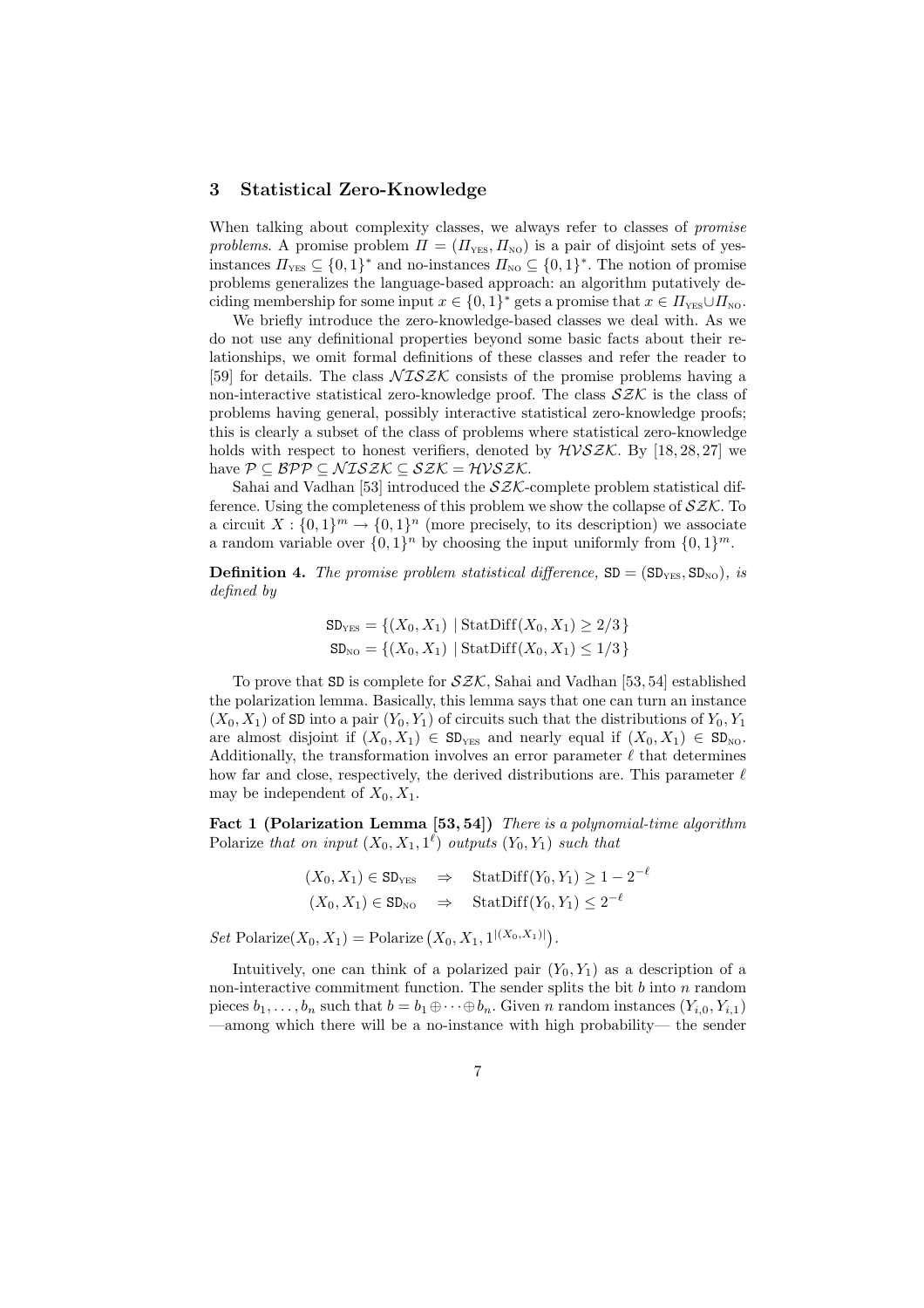commits to each piece  $b_i$  individually by sampling according to  $Y_{i,b_i}$  and handing this sample to the receiver. If  $(Y_{i,0}, Y_{i,1})$  is a (polarized) no-instance then the distribution hides  $b_i$  and therefore b statistically; if it corresponds to a yesinstance then the sample determines  $b_i$  with very high probability (as long as the sender does not bias the sample too much).

For an ambiguous decommitment to  $b' = b \oplus 1$  the sender has to flip at least one piece  $b_i$ . Put differently, the sender has to find a random string r' such that  $Y_{i,b_i\oplus 1}$  maps this string to the previously given sample  $Y_{1,b_i}(r)$ . But if  $(Y_{i,0}, Y_{i,1})$  is a yes-instance then the distributions are almost disjoint and this is quasi impossible. On the other hand, for a no-instance this is indeed possible. Hence, an ambiguous decommitment tells us the status of (at least) one of the instances. This is basically the reason why deciding membership for SD becomes tractable relative to our oracle: ambiguous decommitments can be found easily given access to the oracle. However, we remark that for a correct membership decision on *each* instance of SD, the oracle must never err. This motivates the investigation of weakly-binding commitment schemes, where the oracle must (nearly) always return ambiguous decommiments to disprove their existence. Still, a very small error for the binding property is acceptable to ensure a perfect oracle.

## **4 Extensions of Simon's Result**

In this section we apply Simon's result [58] to obtain an oracle separation of black-box one-way permutations and trapdoor one-way functions from noninteractive weakly-binding honest-receiver statistically-secret bit commitment.

#### **4.1 Extension to Commitment Schemes**

We briefly describe the oracle construction in [58]. One starts with a random oracle  $\Pi$  which contains a random permutation  $f$  and a special query state collision. Basically, the random permutation  $f$  constitutes a one-way function, and the query state collision enables to find collisions in hash functions. Once proven that this random oracle is one-way, one can then derandomize the construction.

**Construction 1** *Let*  $f : \{0,1\}^* \to \{0,1\}^*$  *be a random permutation, i.e., a random function with the constraint*  $f(\lbrace 0,1 \rbrace^n) = \lbrace 0,1 \rbrace^n$  *for all*  $n \in \mathbb{N}$ *. Define oracle* <sup>Π</sup> *to contain a random permutation* <sup>f</sup>*, and a special query state* collision *that takes a circuit description of a many-to-one hash function* h *and outputs a random element* x *together with a uniformly chosen value* x' *from*  $\{y \mid h(x) = h(y)\}$ *(and, besides, repeats the description of the hash function and any oracle queries* and answers obtained within the computation of the hash values for x and x').

In the rest of the paper, we call this way of generating collisions  $x, x'$  the *basic sampling procedure*.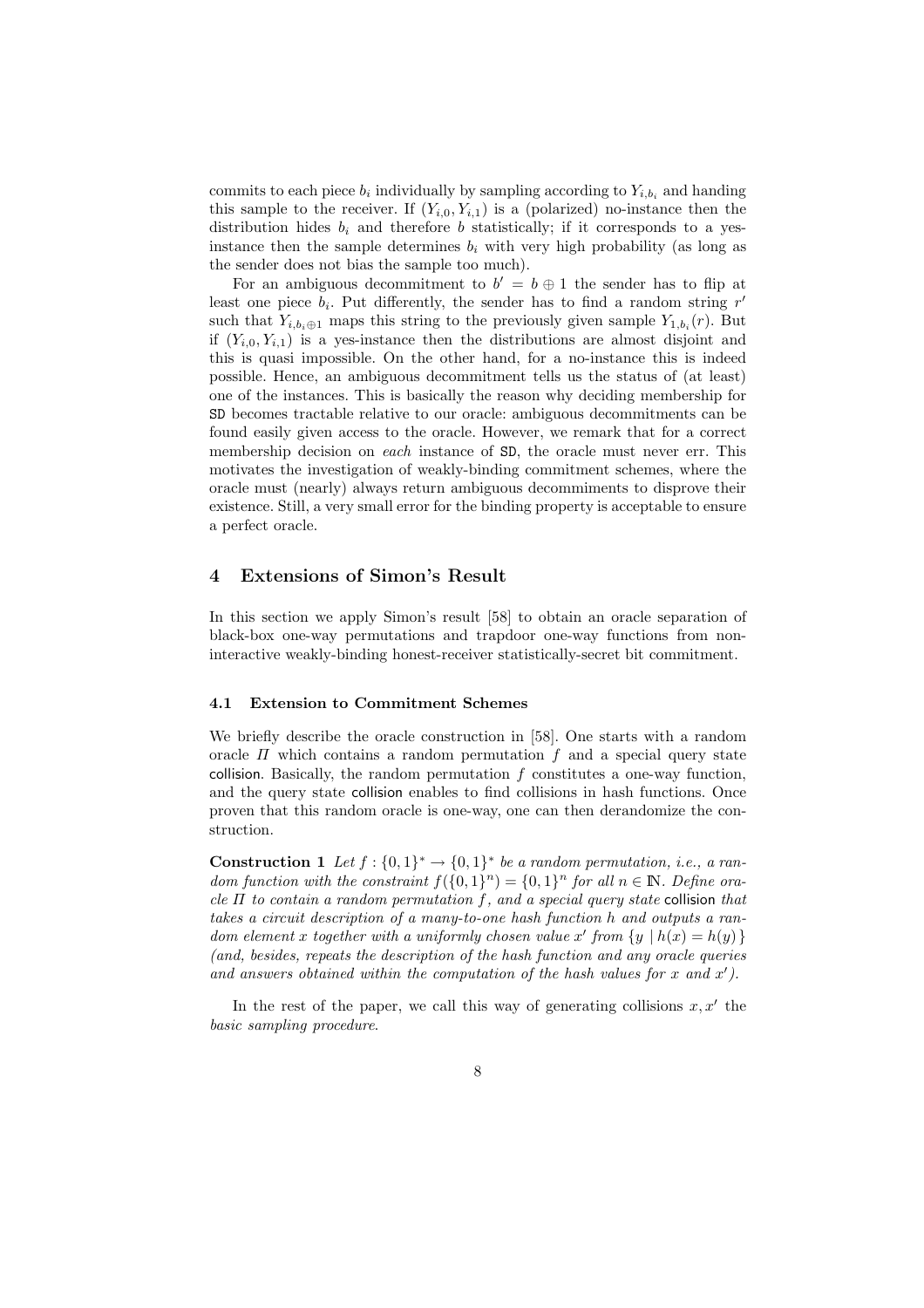In [58] it was shown that the collision-finding portion of  $\Pi$  does not help to invert f significantly. Note that the description of the hash function might also include  $f$ - and recursive collision-queries and that we let  $\Pi$  append these queries and answers to the output for collision-questions, too. Using an appropriate encoding for collision-queries, e.g., substituting values in  $f$  by mapping inputs of the form  $(1 \cdots 1, h, \ldots, h)$  to  $(1 \cdots 1, h, x, x'$ , queries & answers) and vice versa for a sufficient number of 1's and  $h$ -repetitions, the special query state collision can be eliminated and it can be achieved that  $\Pi$  is also a permutation over {0, <sup>1</sup>}∗. See [58] for details. In the sequel, we sometimes switch between both approaches for sake of convenience.

We would like to extend the negative result to non-interactive weakly-binding honest-receiver statistically-secret bit commitment schemes. To this end, we change oracle  $\Pi$  to an oracle  $\Sigma$  which allows to open such commitment schemes ambiguously and to contradict the weak binding property. That is,  $\Sigma$  should return valid decommitments for different bits for statistically-secret commitment schemes for any sufficiently large security parameter. For instance, this can be accomplished by letting the oracle always output a non-trivial collision (i.e., with  $b \neq b'$  if the statistical difference is, say, less than some bound B, and by reducing one-wayness of this oracle to the one-wayness of  $\Pi$  by querying  $\Pi$  a sufficient number of times in order to simulate the new oracle. However, for this we have to ensure that the oracle's answers to queries with statistical difference more than  $B$  are answered consistently compared to the simulation. We will overcome this problem by letting our new oracle  $\Sigma$  generate random ambiguous decommitments in a way that already mimics the simulator's behavior asking several questions to  $\Pi$ :

**Construction 2** *Let* Π *be defined as in Construction 1. Modify* Π *by replacing the* collision*-query state as follows: if the probability that the basic sampling procedure outputs a random collision*  $(b, r), (b', r')$  *with*  $b \neq b'$  *for the many-to-one function*  $\text{Com}_{k_m}$  *is at least*  $1/6$ *, then uniformly select some*  $(b, r)$  *from the set of pairs*  $(c, s)$  *for which*  $C_{c,s} = \{(c \oplus 1, s') \mid \text{Com}_{k_m}(c, s) = \text{Com}_{k_m}(c \oplus 1, s')\}$ *is not empty, together with a uniformly chosen value*  $(b', r')$  *from*  $C_{b,r}$ *. Else, for input length*  $\ell$  of  $\text{Com}_{k_m}$ , generate  $\ell$  random collisions  $(b, r)$ ,  $(b', r')$  with the ba*sic sampling procedure; if there is some collision with*  $b \neq b'$  *then output the first one that appears among these samples, otherwise return the first of the samples* (which is then of the form  $(b, r), (b, r')$ , of course). Furthermore, the oracle ap*pends the description of*  $Com_{k_m}$  *and all oracle queries to compute*  $Com_{k_m}(b, r)$ and  $\text{Com}_{k_m}(b', r')$ . Denote this oracle by  $\Sigma$ .

We claim that setting the bound to  $1/6$  guarantees that oracle  $\Sigma$  always returns ambiguous decommitments for statistically-secret bit commitments (for sufficiently large security parameter). To see this, let  $Com_{k_m}$  be a statisticallysecret bit commitment function. Call an input  $(b, r)$  good if the number of random strings s that map to the same commitment  $Com_{k_m}(b, r) = Com_{k_m}(b, s)$  is at most twice the number of random strings  $s'$  which map to the same commitment  $\text{Com}_{k_m}(b, r) = \text{Com}_{k_m}(b \oplus 1, s')$  for the inverse bit  $b \oplus 1$ . With probability at least  $1/2$  a random value  $(b, r)$  is good (otherwise the statistical difference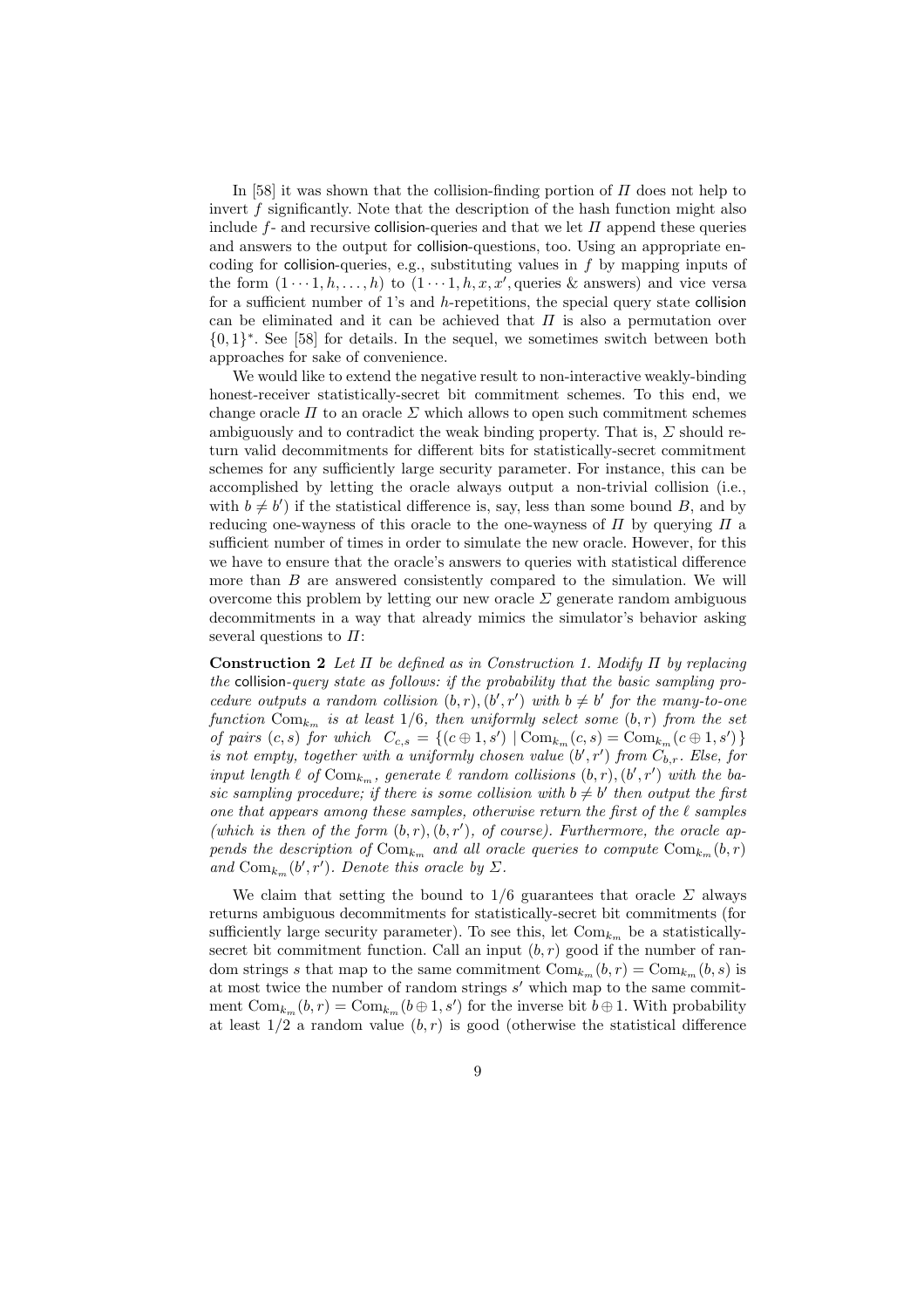of  $\text{Com}_{k_m}(0)$  and  $\text{Com}_{k_m}(1)$  would be at least  $1/4$  which would contradict the negligible deviation for large security parameters).<sup>3</sup> In this case, for a uniformly chosen colliding input  $(b', r')$  to some good  $(b, r)$  it holds that  $b' \neq b$  with probability at least 1/3. Hence, for statistically-secret commitment, with probability at least 1/6 a random collision represents valid decommitments for distinct bits. See [54] for a tighter bound depending on the actual statistical difference.

Note that oracle  $\Sigma$  can still be applied to find collisions for hash functions; but  $\Sigma$  even tries to come up with special collisions with distinct leftmost bit in order to find collisions for statistically-secret bit commitment schemes. Also, if we eliminate the collision-state from  $\Pi$  by encoding such queries in  $\{0, 1\}^*$ , then  $\Sigma$  inherits this property.

#### **Lemma 1.** *Oracle*  $\Sigma$  *in Construction 2 is a black-box one-way permutation.*

Formally,  $\Sigma$  is a *random* oracle. Hence, we would better say "Picking  $\Sigma$  as in Construction 2 one obtains a black-box one-way permutation." We neglect this as we will later derandomize the construction anyway.

*Proof.* Clearly, the permutation property is not affected by the modification, even if we encode collision-queries by bit strings. It thus suffices to prove onewayness. Assume that there exists a (uniform) polynomial-size circuit family  $D = (D_n)_{n \in \mathbb{N}}$  that takes advantage of the modification in Construction 2. That is, D is able to invert  $\Sigma$  with noticeable probability. Let the polynomial  $q(n)$ bound the size of D, and let  $D_n$  invert a random image under  $\Sigma$  with probability at least  $1/p(n)$  for a polynomial  $p(n)$  and infinitely many  $n \in \mathbb{N}$ . Note that the total number of oracle queries, including the recursive ones in collision-queries, is bounded above by the size  $q(n)$  of  $D_n$ . From D we construct a polynomial-size circuit family  $C = (C_n)_{n \in \mathbb{N}}$  interacting with a random oracle  $\Pi$  according to Construction 1.

Basically,  $C_n$  gets an image y as input and simulates  $D_n$  on y. Each f-query of  $D_n$  is answered by asking the f-oracle of  $\Sigma$ . Every time  $D_n$  submits a collisionquery for some  $Com_{k_m}$  with input length  $\ell$ , then circuit  $C_n$  essentially (details below) asks  $\Pi$  altogether  $\ell$  collision-queries by padding the description of  $\mathrm{Com}_{k_m}$ with redundant bits in each query (after all, Π is a random *function* and always returns the same answer to the same question again; padding the commitment function description thus yields independent random collisions). Then  $C_n$  selects an adequate collision and hands it to  $D_n$ .

We explain in detail how  $C_n$  finds an appropriate collision. Assume for the moment that  $C_n$  picks a collision by querying  $\Pi$  as described above  $\ell$  times. If the commitment function  $\text{Com}_{k_m}$  is above the limit 1/6, then circuit  $C_n$  would find a proper collision with probability at least  $1 - (5/6)^{\ell}$ ; if  $\ell$  is large this is very close to 1 and almost identical to the answer of  $\Sigma$ . For Com<sub>km</sub>-functions below the bound  $1/6$ , circuit  $C_n$  would give identically distributed answers to collision-queries in comparison to  $\Sigma$ . A problem occurs if  $\ell$  is too small. Then

<sup>3</sup> By assumption the input length of commitment functions is at least as large as the security parameter. This allows us to use the same bound 1/6 when considering the input length as replacement for the security parameter, as done in Construction 2.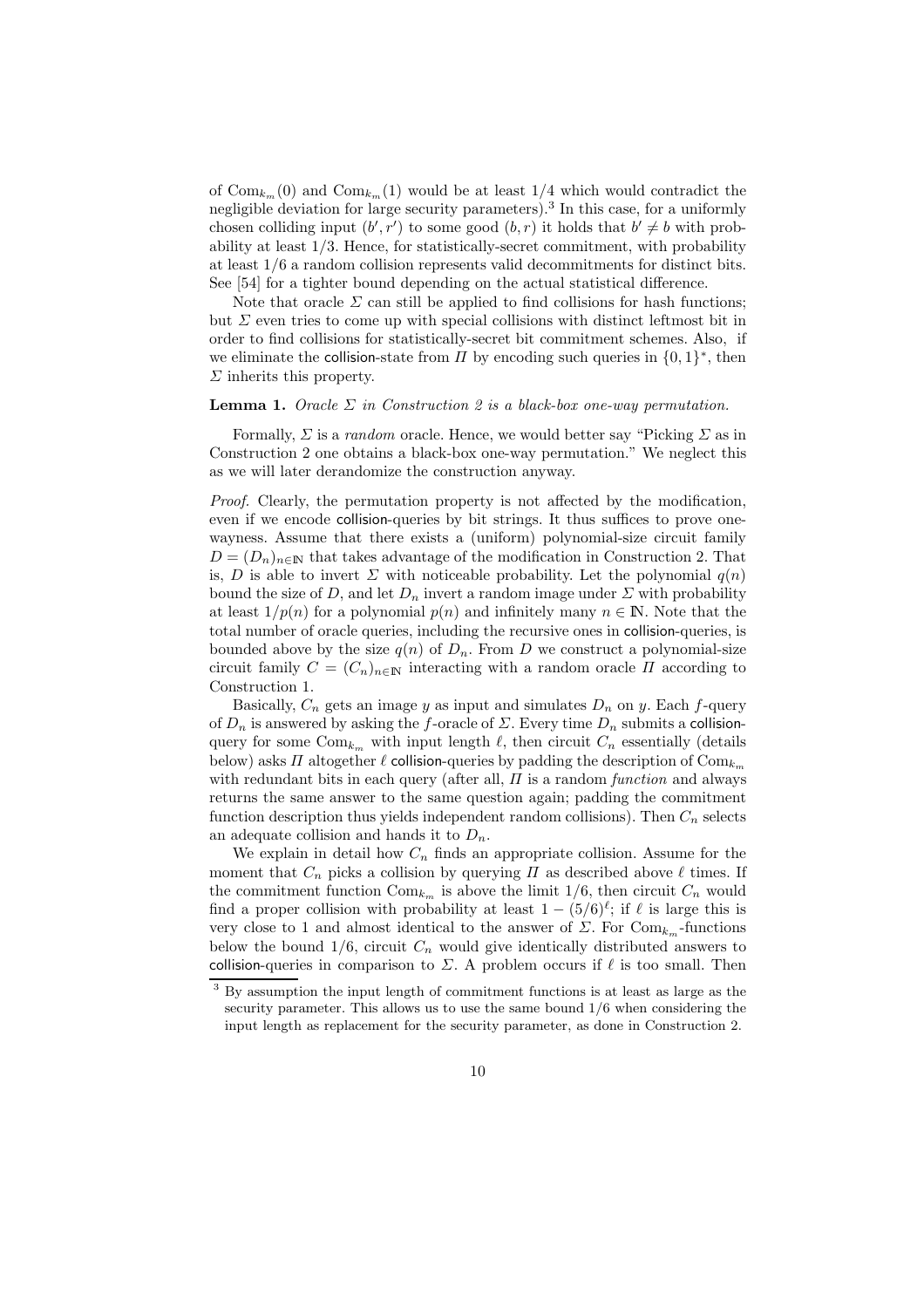$C_n$ 's output would differ noticeably from  $\Sigma$ 's answer for commitment function above the bound  $1/6$ . To overcome this, we let  $C_n$  search for the right answers for commitment functions  $\text{Com}_{k_m}$  with small input length. Then the simulation error will still leave enough mass for  $C_n$ 's success probability. We use the limit  $L(n) = 4 \log_2(2p(n)q(n)) \geq \log_{6/5}(2p(n)q(n))$  to identify a small input length. That is,

- if the input length of  $\text{Com}_{k_m}$  is bounded above by  $L(n) = 4 \log_2(2p(n)q(n))$ then  $C_n$  verifies the bound of  $1/6$  by computing and counting all possible commitments for  $Com_{k_m}$ . These are at most  $32p(n)q(n)$  many values, and each can be computed in polynomial-time. Thus, the overall complexity remains polynomially bounded. If the commitment function exceeds the bound of  $1/6$  then  $C_n$  samples n random collisions by querying  $\Pi$ . With probability at least  $1 - (5/6)^n$  we will then find an ambiguous decommitment among these samples. If the probability that a random collision for  $Com_{k_m}$  yields distinct leftmost bits  $b \neq b'$  is below 1/6 then proceed as  $\Sigma$  by picking  $\ell$ samples and returning a corresponding collision  $(b, r), (b', r').$
- if the input length is larger than  $L(n)$  then  $C_n$  generates  $\ell$  random collisions, and outputs the first one with  $b \neq b'$ , or if no such exists, simply returns the first collision.

Recall that the description of many-to-one functions in collision-queries may also include recursive collision-request. We assert that the same solution as before applies. Either the input length is "very short", or using enough samples yields a sufficiently good approximation. More formally, we can first modify the commitment function description by adding an "if-then-else"-check for recursive collision-queries. This check simply imitates  $C_n$ 's strategy, i.e., compares the input length to  $L(n)$  and proceeds accordingly.

What is the error of this simulation? Consider a single collision-query, either one on top level or a recursive one. The only cases where  $C_n$ 's answer differs from  $\Sigma$ 's reply are if the input length is at most  $L(n)$  and  $C_n$  does not find an appropriate collision among the  $n$  samples, or if the input length is larger than  $L(n)$  and the commitment function exceeds the limit of 1/6 but  $C_n$  returns a collision with  $b = b'$ . The error probability of the first case is at most  $(5/6)^n$ which eventually becomes less than  $1/(2p(n)q(n))$ . The likelihood of the latter case is at most  $(5/6)^{\ell} \leq 1/(2p(n)q(n))$  for all n's. Since  $D_n$  puts at most  $q(n)$ oracle queries, by the union bound the simulation therefore fails with probability at most  $1/(2p(n))$  for any sufficiently large n. Thus, at most half of the cases of  $D_n$ 's success are covered by the simulation error, and  $C_n$  successfully inverts  $\Pi$  with probability at least  $1/(2p(n))$  infinitely often. But this contradicts the result in [58].  $\Box$ 

Derandomizing the oracle construction by taking an appropriate oracle which works for all of the countable many uniform circuits [57, 58], we obtain a one-way permutation oracle relative to which there cannot exist non-interactive weaklybinding honest-receiver statistically-secret bit commitment schemes, even such ones that use oracle queries.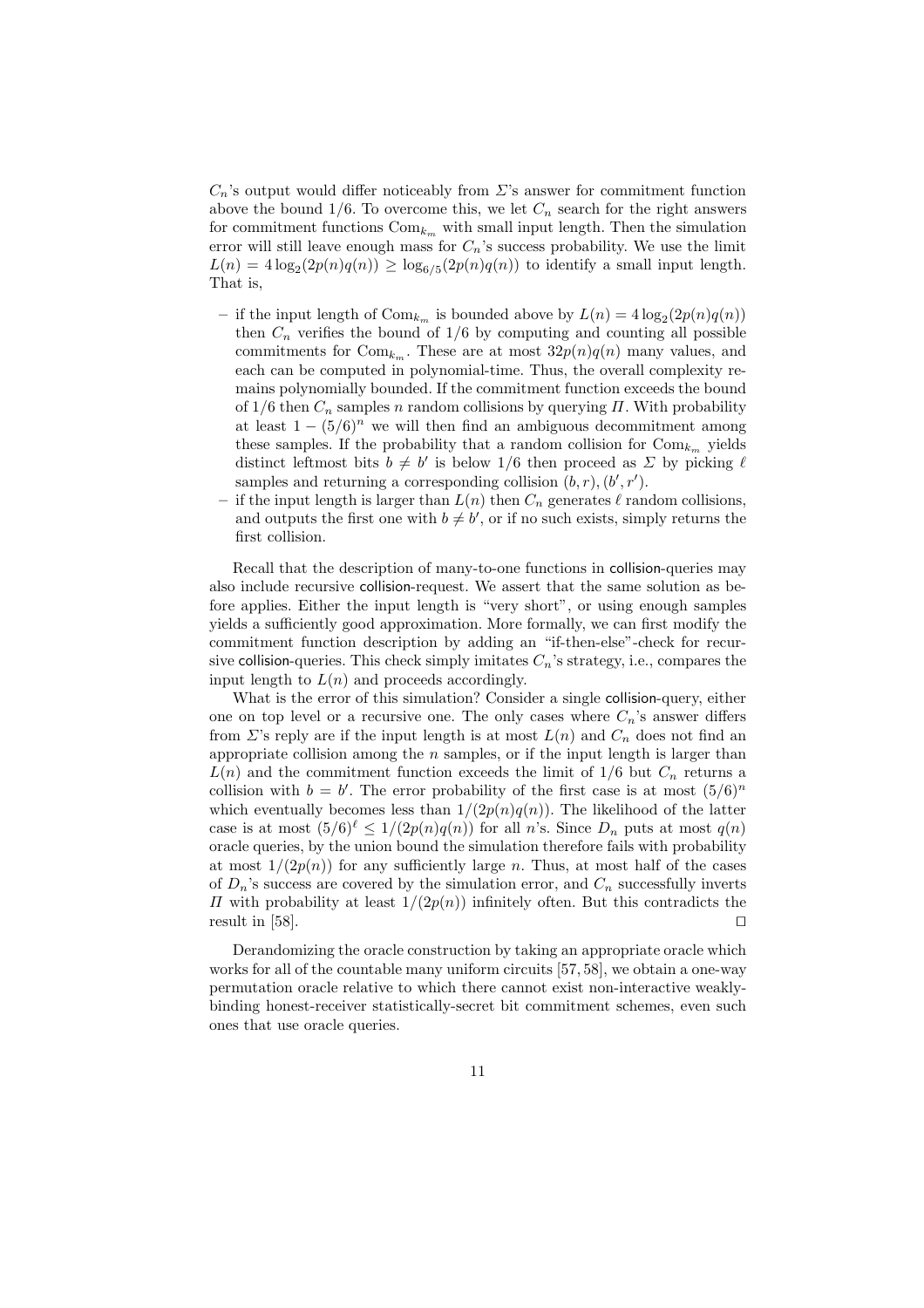**Theorem 1.** *Relative to an oracle there exist black-box one-way functions and permutations, but no non-interactive weakly-binding honest-receiver statisticallysecret bit commitment schemes.*

#### **4.2 Extension to Black-Box Trapdoor Functions**

The essence of our construction of a black-box trapdoor function utilizes the idea of the construction of signature schemes from one-way functions [43, 51]: the public and the private key of the signature scheme are the value of a oneway function and its preimage. Here, the index  $i$  of the trapdoor function is the value of  $\Sigma$  at the trapdoor t. Incorporating i into the evaluation process by setting the function to  $\Sigma(i, \cdot)$  gives the desired trapdoor one-way function. To invert some y in the range of  $\Sigma(i, \cdot)$  one has to provide the matching trapdoor  $t$  to  $i$  to the inversion oracle.

**Construction 3** *Let*  $\Sigma$  *(over*  $\{0,1\}^*$ *) be as in Construction 2. Define*  $\mathcal{T}$  *as follows:*

- $-$  generation: on input  $\omega \in \{0,1\}^n$  oracle T outputs  $t = \omega$  and  $i = \Sigma(\omega)$ .
- **–** *evaluation: on input* i, x ∈ {0, <sup>1</sup>}<sup>n</sup> *the evaluation algorithm of* <sup>T</sup> *returns*  $\Sigma(i, x) \in \{0, 1\}^{2n}$
- $−$  *inversion:* given  $y \in \{0,1\}^{2n}$  and  $t \in \{0,1\}^n$  the oracle T first checks that  $\Sigma(t)$  equals the left half of  $(i, x) = \Sigma^{-1}(y)$ . If so, it outputs x, else some *undefined symbol.*

Some remarks are in place. Apparently, our function is one-to-one but not a permutation. Hence, iteration techniques for trapdoor permutations, like feeding the output into the function again, are impossible. Nevertheless, we can apply a tree construction of logarithmic depth by iterating the function on each output half. This may replace the permutation in some settings. Similarly, it may suffice to iterate the function on, say, the left half of the result and output the right half "in clear".

Also, observe how our construction circumvents the problem of claws. A pair of claw-free functions is pair of functions with identical range, but such that finding inputs for each function that both map to the same output is infeasible. Any impossibility result about the construction of non-interactive statisticallysecret commitment schemes based on any trapdoor function implies that the trapdoor functions do not yield claw-free functions. In our case, any distinct trapdoor functions  $(t, i) \neq (t', i')$  have disjoint ranges (because  $\Sigma(i, x) \neq \Sigma(i', x')$ for all  $x, x'$  for the permutation  $\Sigma$ ).

The proof that  $T$  is a trapdoor one-way function follows by reduction to the one-wayness of  $\Sigma$ . While generation and evaluation queries for T can be easily emulated given access to  $\Sigma$ , we have to ensure that inversion queries do not lend significant power to an adversary. Indeed, for a given index  $i \in \{0,1\}^n$ the range of  $\Sigma(i, \cdot)$  forms a sparse subset of  $\{0, 1\}^{2n}$  of size  $2^n$ . Therefore, any algorithm that tries to invert an image  $y$  by guessing a trapdoor  $t'$  and asking  $\tilde{T}$  to invert a large y with respect to  $t'$  almost certainly gets the undefined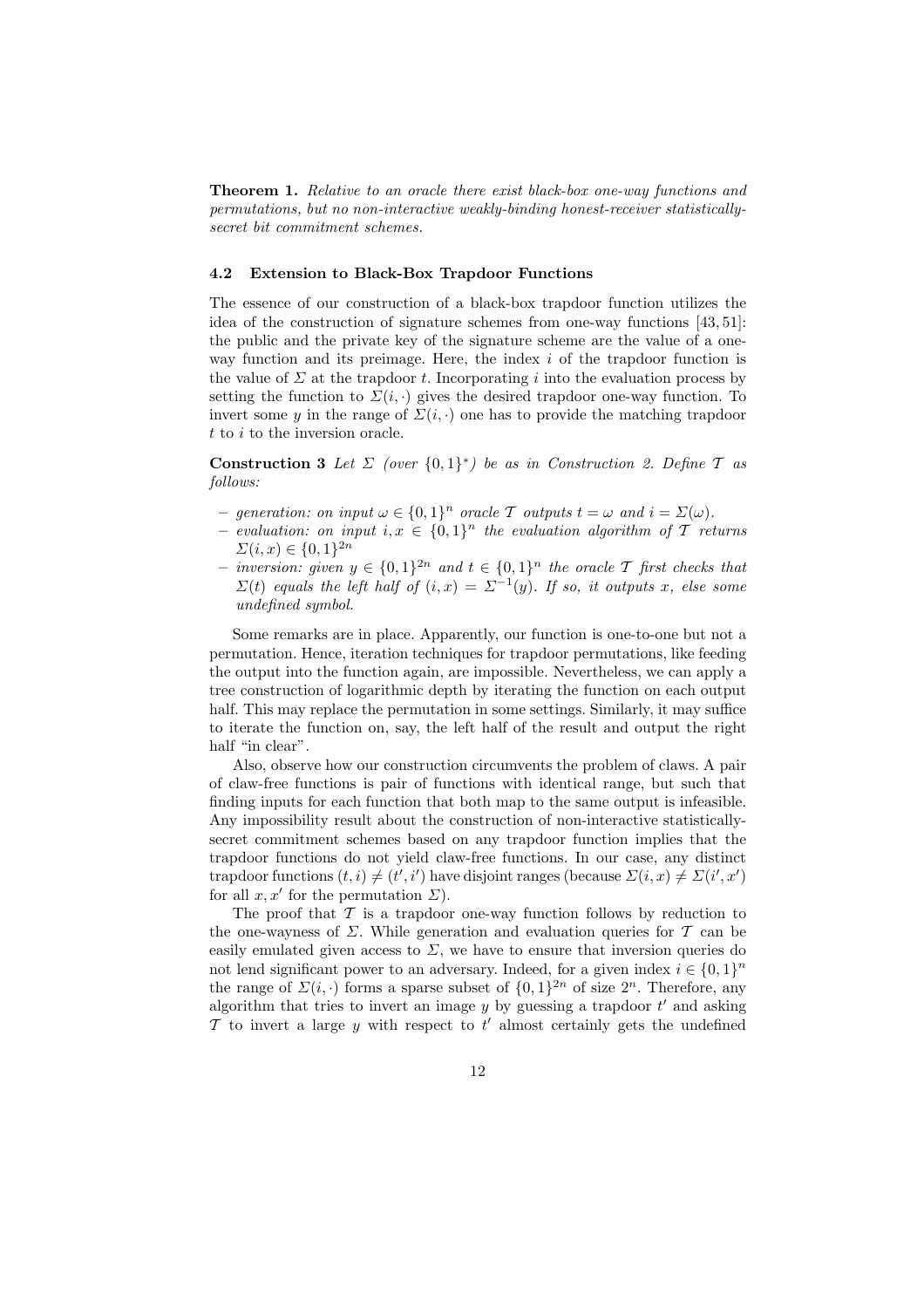symbol as reply. In other words, inversion queries for large images essentially lead to reasonable answers only if the corresponding image has been computed previously by querying the evaluation oracle of  $\mathcal T$ . But then the preimage is already known and gives no additional information. For short images, a preimage can be computed efficiently by searching the domain, and thus inversion queries do not give any advantage in this case either.

#### **Lemma 2.** *Oracle* T *in Construction 3 is a black-box one-to-one trapdoor oneway function.*

*Proof.* It is easy to see that the oracle satisfies the structural properties of Definition 3. It remains to show that it achieves the one-way property. The proof is by reduction to the one-wayness of the oracle  $\Sigma$  of Construction 2, using similar ideas as in the proof of Lemma 1. Given a uniform circuit  $D = (D_n)_{n \in \mathbb{N}}$  that inverts T with noticeable probability, we construct  $C = (C_n)_{n \in \mathbb{N}}$  that inverts  $\Sigma$  with noticeable probability.

Let us first fix some notations. Circuit  $D_n$  is given a random input  $(i, y)$  and is supposed to return the "preimage" x with  $\mathcal{T}$  (evaluate,  $i, x$ ) = y. Let t be the trapdoor to i. We say that  $D_n$  *finds the trapdoor* if  $D_n$  puts an inversion query (invert, t, \*) in which t appears. The intuition is that if  $D_n$  finds the trapdoor this means a total break, because any value in the range of  $\Sigma(i, \cdot)$  can then be inverted. We say that  $D_n$  *predicts correctly* if  $D_n$  puts an inversion request (invert,  $t', y'$ ) without having obtained  $y'$  as reply to an evaluation query, and<br>such that  $\sum (t') = i'$  for  $x'$  with  $\mathcal{T}$ (evaluate  $i'$ ,  $x'$ )  $\rightarrow u'$  Informally if D is able such that  $\Sigma(t') = i'$  for x' with  $\mathcal{T}$ (evaluate, i', x') = y'. Informally, if  $D_n$  is able<br>to predict correctly with significant success, then it might also be able to find to predict correctly with significant success, then it might also be able to find the preimage of y. Let  $1/p(n)$  denote a lower bound on  $D_n$ 's success probability (achieved for infinitely many n's) and  $q(n)$  an upper bound on the size of D, where  $p(n)$ ,  $q(n)$  are polynomials.

Next we explain how circuit  $C_n$  emulates  $D_n$ . Obviously,  $C_n$  is able to simulate generation and evaluation request by querying oracle  $\Sigma$ . Additionally, collision-questions can be answered by  $C_n$ 's oracle, too. We address the trapdoor inversion queries of  $D_n$ . Our first observation is that collision-queries (appropriately encoded as described before) can be easily inverted, because  $\Sigma$ (collision, x) contains x as part of the output again, and the preimage of (collision, x) =  $\Sigma(\Sigma(\text{collision}, x))$  can be computed by applying  $\Sigma$  to (collision, x). So we only deal with other inversion queries. The idea is that trying to invert values which have not been the response to an evaluation request are useless; either they are too short and a preimage can be computed in polynomial time by exhaustive search, or they are too large and then they will not be in the range of  $\Sigma(i', \cdot)$  with significant probability and thus yield the undefined symbol as answer with sufficiently large probability (where  $i'$  corresponds to the trapdoor  $t'$  in the inversion request). Therefore,  $D_n$  merely predicts correctly for short values or with sufficiently small probability.

To formalize the concept above, we let  $C_n$  exhaustively search for preimages within a bound of  $L(n) = 4 \log_2(4p(n)q(n))$  bits. More specifically, before circuit  $C_n$  starts to simulate  $D_n$  it first records all image/preimage pairs of  $\Sigma$  up to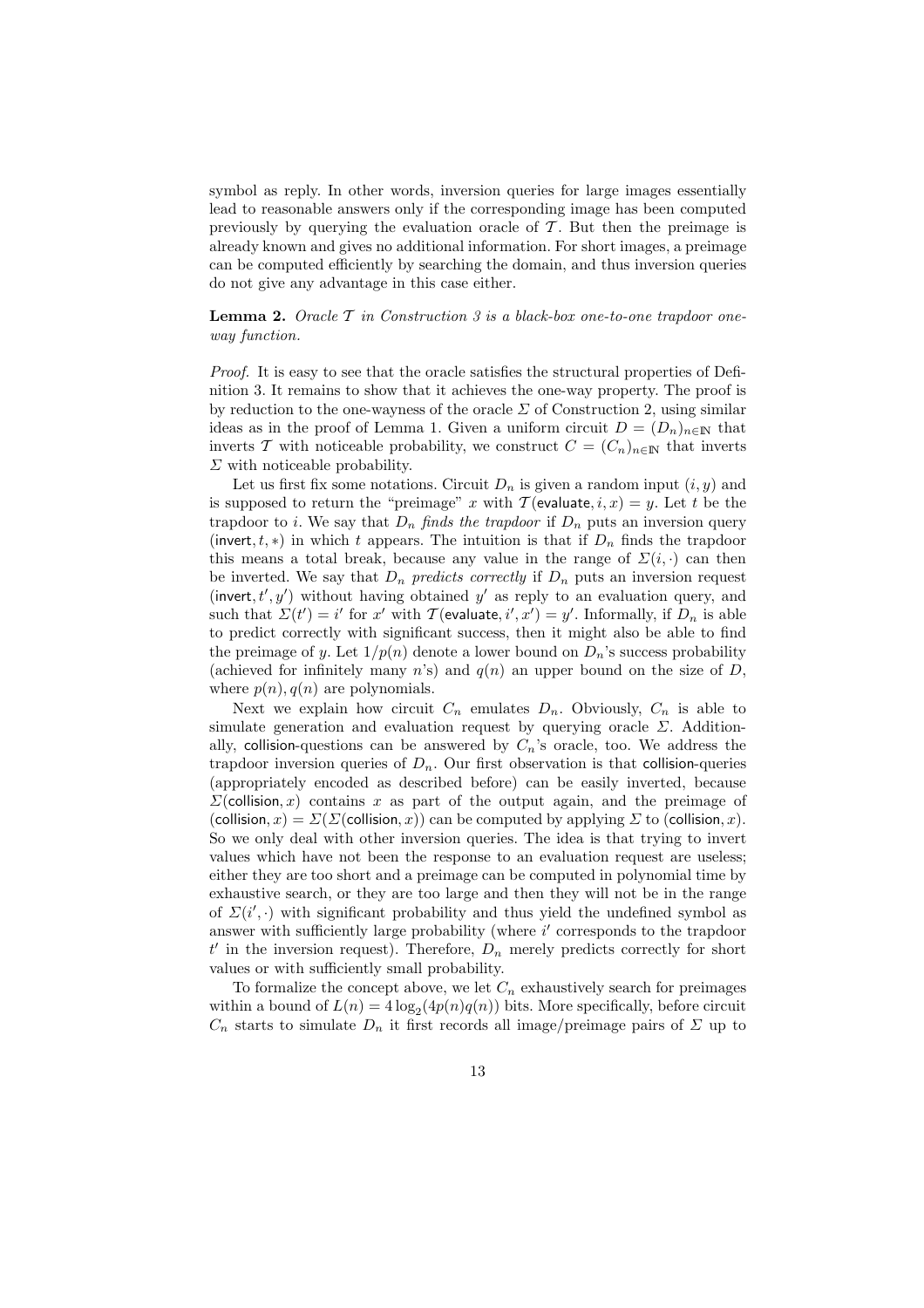bit size  $L(n)$ . This can be done in polynomial time in  $n<sup>4</sup>$  Now  $C_n$  answers  $D_n$ 's inversion queries as follows. Let  $(\text{invert}, t', y')$  denote  $D_n$ 's request.

- If at some point in the simulation so far,  $y'$  has been the answer to a query (evaluate,  $i^{\prime}$ ,  $x^{\prime}$ ), either if  $D_n$  has put this question or if it is in the previously<br>recorded list, then output  $x^{\prime}$  if  $\Sigma(t^{\prime}) = i^{\prime}$  and the undefined symbol if recorded list, then output x' if  $\Sigma(t') = i'$ , and the undefined symbol if  $\Sigma(t') \neq i'$ ;
- else, if y' has not appeared before and the length of y' exceeds  $L(n)$ , then return the undefined symbol.

Let us discuss that this way of answering any of  $D_n$  inversion request is correct except with error probability  $1/(4p(n)q(n))$ . If y' has been returned before for a query (evaluate, i', x'), but  $\Sigma(t') \neq i'$ , then  $D_n$ 's query is invalid (because y'<br>uniquely determines i', x' and thus t'); if  $\Sigma(t') = i'$  then we return the correct uniquely determines  $i', x'$  and thus  $t'$ ; if  $\Sigma(t') = i'$  then we return the correct answer. We consider the case that  $y'$  has never appeared before. Any query of length less than or equal to  $L(n)$  is answered correctly by circuit  $C_n$ . Returning the undefined symbol for a query with length more than  $L(n)$  is right except with the following probability: since  $D_n$  has put at most  $q(n)$  queries about other images/preimages of equal length at this point, the chance of predicting correctly an unknown value whose preimage contains i' is at most  $2^{L(n)/2}/(2^{L(n)}-q(n))$ . This, in turn, is less than  $2^{-L(n)/4} = 1/(4p(n)q(n))$ . Summerizing, the error of the simulation of an invert-query is bounded above by  $1/(4q(n)p(n))$ .

Again, the description of many-to-one functions in collision-queries may also include generate, evaluate and invert request. The former ones can be simulated with help of the oracle  $\Sigma$ . As for inversion queries, either the preimage has already appeared in an evaluation request, or is "very short", or the query will result in an undefined answer with sufficiently high probability. That is, we modify the hash function by wiring a list of queries made so far (inclusive the ones up to length  $L(n)$  into the description; assimilating an "if-then-else"-check in the description for invert-queries by setting the answer to the undefined symbol and skipping the query if the value does not appear in the query list yields a suitable replacement of  $D_n$ 's commitment function. Hence, even such queries do not contribute extremly to  $D_n$ 's success.

By the union bound, the probability that all of the at most  $q(n)$  invertqueries are simulated correctly, is at least  $1-1/(4p(n))$ . Therefore, from now on we presume that  $D_n$  can be simulated with error at most  $1/(4p(n))$ . The next observation is that  $D_n$  cannot find the trapdoor t with probability more than  $1/(2p(n))$  for infinitely many n's. Otherwise  $C_n$  could be used to invert the blackbox one-way permutation  $\Sigma$  with noticeable success probability. Namely,  $C_n$ runs  $D_n$  on  $(i, y)$  for a given value i and by generating  $y = \sum (i, x)$  for a random  $x \in_R \{0,1\}^n$ . This simulation succeeds with probability at least  $1 - 1/(4p(n))$ . Hence, if  $D_n$  finds the trapdoor with the asserted probability, then it also finds the trapdoor with probability  $1/(4p(n))$  in a successful simulation. But then  $C_n$ 

<sup>4</sup> As opposed to Lemma 1 this time we prefer to compute all small values at the beginning and not on demand. Both solutions are equivalent.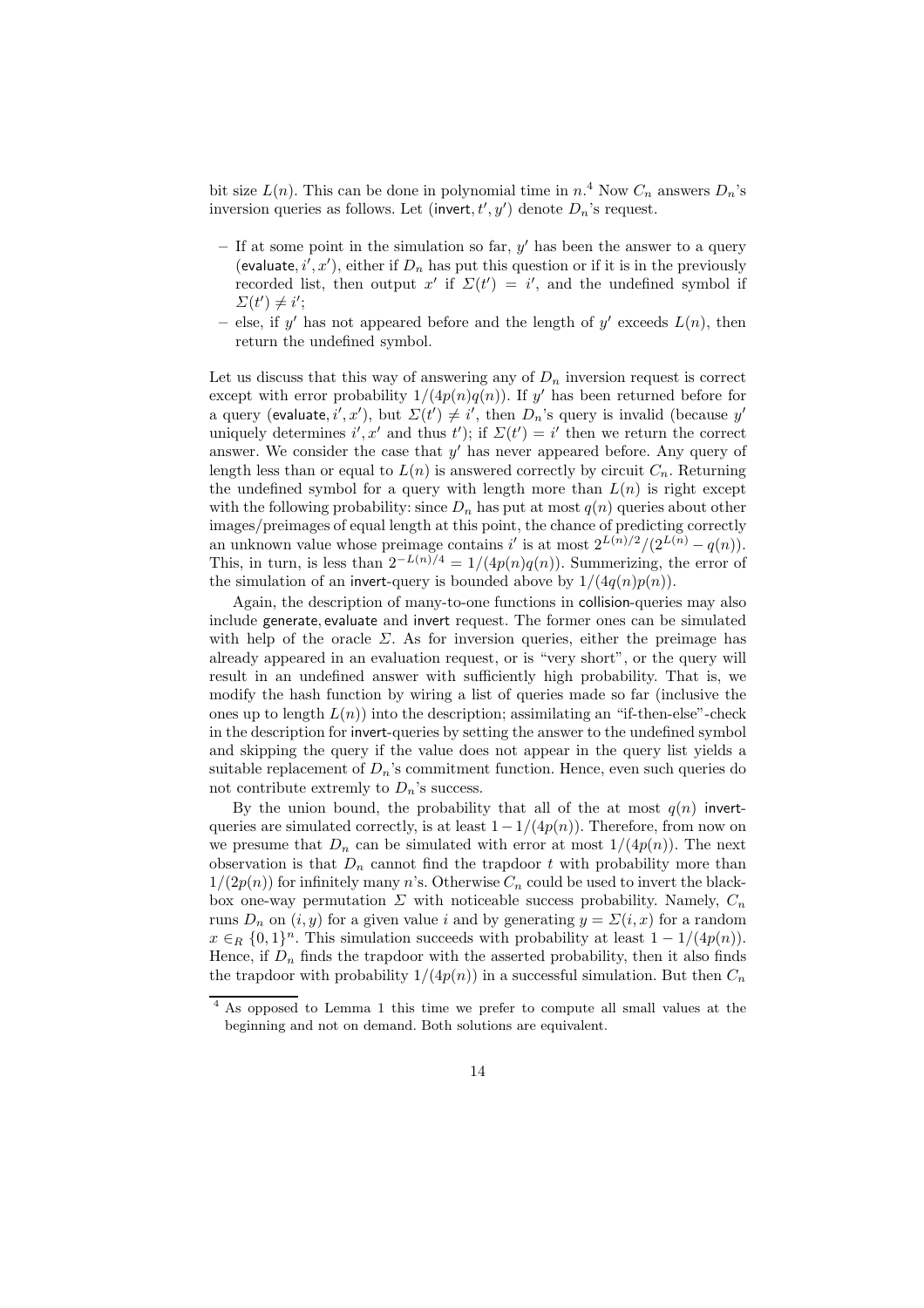would be able to invert  $\Sigma$  on i with noticeable probability, contradicting the one-wayness of  $\Sigma$ .

Given that  $D_n$  does not find the trapdoor and that the simulation works,  $D_n$  must be able to invert the one-to-one one-way function  $\Sigma(i, \cdot) : \{0, 1\}^n \to$  $\{0, 1\}^{2n}$  with noticeable probability, or more precisely, with probability  $1/(4p(n))$ infinitely often. But it is not hard to see that the impossibility result in [58] also applies to this more general case of a random one-to-one function, i.e., the probability of inverting (a sequence of) random one-to-one functions efficiently is negligible.<sup>5</sup> This gives the desired contradiction.  $\Box$ 

Derandomizing Construction 3 we conclude:

**Theorem 2.** *Relative to an oracle there are black-box one-to-one trapdoor functions and black-box one-way functions and permutations, but no non-interactive weakly-binding honest-receiver statistically-secret bit commitment schemes.*

In Appendix A we briefly discuss that we can turn  $\mathcal T$  into a single oracle that operates on bit strings. This is achieved by using suitable encodings for the query states.

## **5 Nontrivial Statistical Zero-Knowledge Requires More Than Black-Box One-Wayness**

In this section we prove the collapse of  $\mathcal{SZK}$  relative to an appropriate one-way permutation oracle and to a one-to-one black-box trapdoor function. It is known that hard-to-predict problems in  $\mathcal{SZK}$  imply one-way functions [45]. The premise of this implication was later relaxed to  $CZK \neq \text{average-case-BPP}$  [47]. Our result presents some evidence that nontrivial problems in  $SZK$  actually need more than one-wayness. Furthermore, we supplement the result that  $SZK \neq BPP$ 

<sup>5</sup> We explain on a very informal level by describing the proof in [58]. The inverter is supposed to find a preimage of  $0^n$  under random permutation f (since f is random,  $0^n$ ) is as good as any other image). Consider a permutation oracle  $\pi$  derived from oracle f by transposing  $0^n$  with a randomly chosen image y. Denote this transposition by  $\delta$ . If a polynomial-size circuit finds the preimage  $x = f^{-1}(0^n)$  then we can also deduce δ from π(x) = y. Put differently, the chance of finding δ bounds the probability of finding  $x$  from above. If the inverter puts an  $f$ -query then it is very unlikely that it will receive the answer  $0^n$  (this would be called a  $\delta$ -hit), or that the oracle returns  $\pi^{-1}(0^n)$  (called  $\pi$ -hit; then  $f(\pi^{-1}(0^n)) = y$ ). Hence, when submitting the first collision-query there are still exponentially many possibilities for  $\delta$ , i.e., the circuit is oblivious about  $\delta$  and therefore cannot choose a "clever" hash function. Since the oracle returns uniformly distributed values (not independent, though) the answers will not be hits either, except with very small probability. This implies that the circuit essentially remains oblivious about  $\delta$ . Inductively, it follows that the inverter cannot find  $\delta$  and thus x with significant success. From this informal discussion, one sees that the same argument holds for one-to-one functions: the proof relies on the fact that hits (defined via the domain of the function) almost never occur.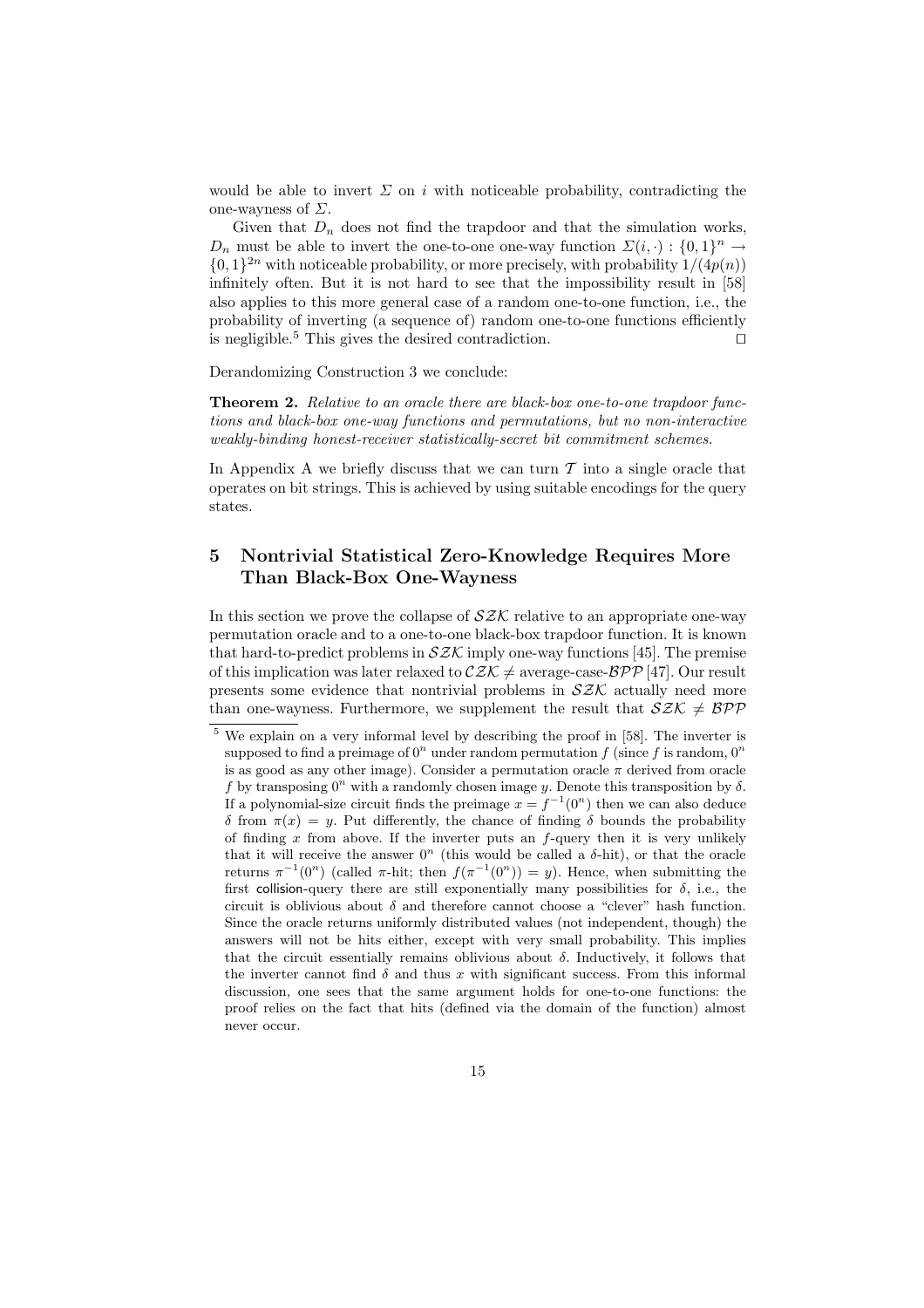relative to an oracle [2] by showing that  $\mathcal{SZK} = \mathcal{BPP} = \mathcal{P}$  relative to a one-way permutation oracle. Note that the existence of (black-box) one-way functions implies that  $\mathcal{NP} \not\subseteq \mathcal{BPP}$ . This easily follows from an extension of the result that the existence of one-way functions (in a structural sense) is equivalent to  $P \neq NP$  (see [4]).

The construction of our oracle  $\Gamma$ , relative to which SD is easy, is a slight modification of  $\Sigma$  in Construction 3. In order to preserve the interpretation that one-wayness does not suffice for nontrivial problems in  $\mathcal{SZK}$ , we allow instances of SD to include query gates for the oracle  $\Gamma$ . We remark that this extended version of SD is complete for this relativized class of  $\mathcal{SZK}$ ; this shows for example in the completeness proof given in [59]. Hence, if we show the tractability of SD relative to  $\Gamma$  it follows that the whole relativized class of  $\mathcal{SZK}$  collapses.

In the construction of  $\Gamma$  we presume wlog. that the input size of circuits  $Y_0$ and  $Y_1$  of a polarized instance (for any complexity parameter) is at least the output length, and that both circuit have the same input size. Otherwise algorithm Polarize pads the input length with a minimal number of bits. Then we can view an input  $(X_0, X_1)$  as a description of a commitment function  $Com_{(X_0,X_1)}(b,r) = Y_b(r)$ , where  $Y_0, Y_1$  are derived by applying the polarization lemma (together with the length convention).

**Construction 4** *Let*  $\Sigma$  *be as in Construction 3. Alter*  $\Sigma$  *to*  $\Gamma$  *by modifying the* collision-*state as follows:*  $\Gamma$  *only accepts pairs*  $(X_0, X_1)$  *of circuits as arguments to* collision-queries. Then  $\Gamma$  polarizes  $(X_0, X_1)$  with parameter  $\ell = |(X_0, X_1)|$  to *obtain*  $(Y_0, Y_1)$ *. If*  $(X_0, X_1)$  *is a yes-instance for* SD *then return a pair*  $(b, r), (b, r')$ such that  $Y_b(r) = Y_b(r')$  (generated by the basic sampling procedure with the *restriction that the second value is chosen uniformly among the collisions with the same leftmost bit b); if*  $(X_0, X_1) \in SD_{NO}$  *then sample a random collision*  $(b, r), (b \oplus 1, r')$  *accordingly. Otherwise, if*  $(X_0, X_1) \notin SD_{\text{YES}} \cup SD_{\text{NO}}$ *, compute*  $\ell$ *random collisions with the basic procedure, output the first one with*  $b \neq b'$ , if *such a collision exists, otherwise return the first sample. Each time, also append*  $(X_0, X_1)$  and all oracle queries made to compute the circuits' outputs.

Clearly, for *any* polarized no-instance  $(Y_0, Y_1)$  with probability at least  $1/6$ the basic sampling procedure returns a collision  $(b, r)$ ,  $(b', r')$  with  $b \neq b'$ . See the discussion in Section 4.1. Next we show that for yes-instances (with statistical difference close to 1) this rarely happens:

**Lemma 3.** *Let*  $(X_0, X_1) \in SD_{\text{YES}}$ *. Then the probability that the basic sampling procedure for*  $(Y_0, Y_1) = \text{Polarize}(X_0, X_1)$  *yields a collision*  $(b, r), (b, r')$  *is at most*  $2^{-\ell/2+1}$  *for*  $\ell = |(X_0, X_1)|$ *.* 

*Proof.* Let StatDiff $(Y_0, Y_1) \geq 1 - 2^{-\ell}$ . We use the following alternative characterization of the statistical difference [59]:

$$
StatDiff(Y_0, Y_1) = Prob[Y_0 \in S_0] - Prob[Y_1 \in S_0]
$$

where  $S_0 = \{s \in [Y_0] \mid \text{Prob}[Y_0 = s] > \text{Prob}[Y_1 = s] \}$ . Denote by  $S_0^{\text{bad}} \subseteq S_0$ the images for which there is more than a  $2^{-\ell/2}$ -fraction of preimages under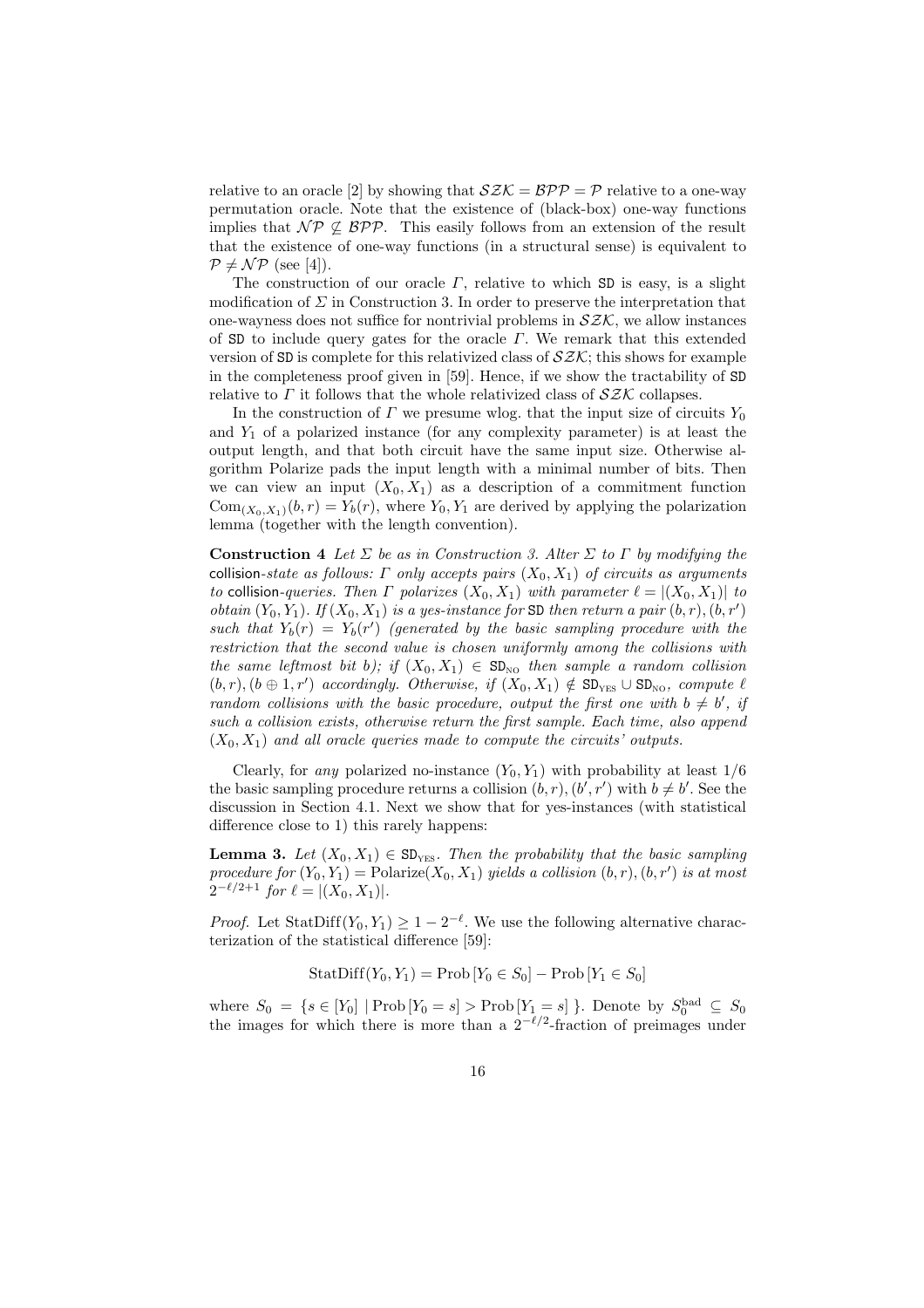$Y_1$  in comparison to  $Y_0$ . Our aim is to show Prob  $\left[Y_0 \in S_0^{\text{bad}}\right] \leq 2^{-\ell/2}$ , because for each  $s \in S_0 - S_0^{\text{bad}}$  the probability that a random colliding input yields a different bit  $b \neq b'$  is at most  $2^{-\ell/2}$ . We obviously have Prob  $[Y_1 \in S_0^{\text{bad}}] \geq$  $2^{-\ell/2} \cdot \text{Prob} \left[ Y_0 \in S_0^{\text{bad}} \right]$ . Therefore,

$$
1 - 2^{-\ell} \le \text{StatDiff}(Y_0, Y_1)
$$
  
\$\le \text{Prob}[Y\_0 \in S\_0] - \text{Prob}[Y\_1 \in S\_0^{\text{bad}}] \newline \le 1 - 2^{-\ell/2} \cdot \text{Prob}[Y\_0 \in S\_0^{\text{bad}}] \newline

This implies that  $\text{Prob}\left[Y_0 \in S_0^{\text{bad}}\right] \leq 2^{-\ell/2}$ . By a symmetrical argument, the same bound holds for  $Y_1$ . Hence, given that the sample  $(b, r)$  does not fall into a bad part of the support, which happens with probability at least  $1 - 2^{-\ell/2}$ , we find a collision with distinct bits  $b \neq b'$  with probability at least  $1 - 2^{\ell/2}$ .  $\Box$ 

We omit a formal proof that we can reduce a circuit  $D$  inverting  $\Gamma$  to a circuit C finding preimages for  $\Pi$ . The argument is almost identical to the one of Lemma 1, taking into account that the basic sampling procedure almost never yields collisions for the same bit  $b$  for yes-instances according to the previous lemma. Namely, circuit  $C_n$  computes correct answers up to length  $L(n) = 4 \log_2(2p(n)q(n))$  where  $p(n)$  bounds D's success probability and  $q(n)$ bounds the size of D. For larger inputs  $C_n$  only deviates from the answer of  $\Gamma$ if it outputs a collision  $(b, r), (b, r')$  for a no-instance, or returns  $(b, r), (b \oplus 1, r')$ for a yes-instance. The former mismatch only occurs with probability at most  $2^{-L(n)/4}$  for any query, and the latter one happens with probability at most  $\ell \cdot 2^{-\ell/2+1} \leq 2^{-\ell/4} \leq 2^{-L(n)/4}$  for sufficiently large *n* by the previous lemma. Thus, the simulation fails with probability  $1/(2p(n))$  at most. Additionally, replacing  $\Sigma$  by  $\Gamma$  in Construction 3 of  $\mathcal T$ , we obtain a one-to-one trapdoor function granting access to  $\Gamma$ .

**Theorem 3.** *There exists an oracle relative to which*  $P = BPP = NISZK =$ SZK = HVSZK *but relative to which one-to-one trapdoor functions and oneway permutations exist.*

*Proof.* Obviously, relative to our (derandomized) oracles  $\Gamma$  and  $\mathcal T$  we have  $\mathcal{SZK} \subseteq \mathcal{P} \subseteq \mathcal{BPP}$ , because if we simply query the oracle about the input instance  $(X_0, X_1)$  and output 1 (respectively, 0) if and only if we are given a collision  $(b, r), (b, r')$  (respectively,  $(b, r), (b \oplus 1, r')$ ), then we correctly decide membership for SD in polynomial time. Furthermore, the proofs [28, 27] that  $NISZK \subseteq \mathcal{HVSZK} \subseteq \mathcal{SZK}$  relativize, and together with  $\mathcal{BPP} \subseteq \mathcal{NISZK}$  the assertion follows. assertion follows.

## **6 Implications to Other Cryptographic Protocols**

We show that various problems imply non-interactive weakly-binding honestreceiver statistically-secret commitment schemes. It follows that our oracle separation holds in these cases as well. Specifically, we discuss non-interactive cryptocomputing, rerandomizable encryption schemes, and non-interactive versions of private information retrieval and oblivious transfer.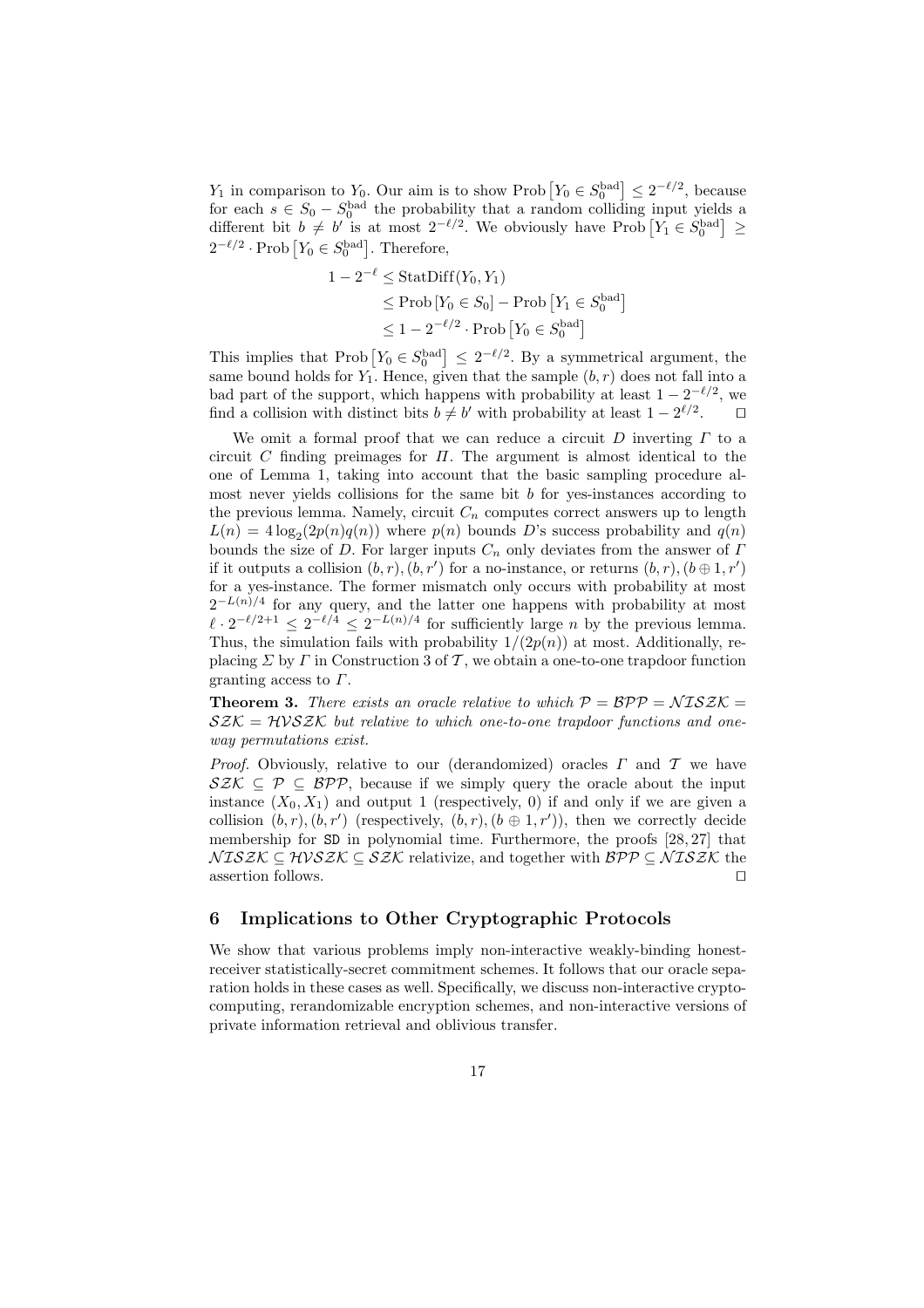#### **6.1 Non-Interactive Crypto-Computing**

In [55] the problem of non-interactive crypto-computing has been partially solved. There are two parties, A possessing an  $\ell$ -bit string x, and B having a circuit C with  $\ell$  input bits and a single output bit. The security parameter n as well as the input size  $\ell = \text{poly}(n)$  are known by both parties. The task is now to present a protocol such that

- **–** the protocol is non-interactive, i.e., A sends a single message to B who answers with a single message in a way that A can extract the circuit's output,
- server-privacy: A learns nothing more about  $C$  than the output for  $x$ ,
- **–** client-privacy: B learns nothing about x.

Sander et al. [55] present a protocol for circuits with logarithmic depth based on any rerandomizable encryption scheme (see Section 6.2), although B's reply also gives away the depth of the circuit. Revealing this information does not affect our result since our circuits consist of a single or-gate, and this fact is publicly known anyway. Recently, Cachin et al. [10] presented a solution which works for any polynomial-size circuit and is non-interactive with respect to honest clients; their scheme relies on a specific algebraic assumption, namely, the decisional Diffie-Hellman assumption [9], and achieves computational server-privacy.

We think of the messages sent by both parties as generated via "encryption functions" Enc<sub>A</sub> and Enc<sub>B</sub>, i.e., A encrypts x and B computes another ciphertext from this encryption. Furthermore, the recovering algorithm of A is denoted by  $Dec_A$ . This notation is in accordance with the protocol in [55] which is based on computing with encrypted data.

**Definition 5.** *A non-interactive honest-client statistically-server-private cryptocomputer for a class*  $C$  *of circuits is a tuple* ( $Enc_A, Enc_B, Dec_A$ ) *of probabilistic polynomial-time algorithms such that*

- $-$  *meaningfulness: for any circuit*  $C: \{0,1\}^{\ell} \to \{0,1\}$  *in*  $\mathcal{C}$ *, any*  $x \in \{0,1\}^{\ell}$  *we*  $have \ \text{Dec}_{A}\left(r, \text{Enc}_{B}(1^{n}, C, \text{Enc}_{A}(1^{n}, x, r))\right) = C(x)$ . That is,  $\text{Dec}_{A}$  *correctly decodes the circuit's output with the help of randomness* r *and* B*'s answer*  $\text{Enc}_{B}(1^{n}, C, \text{Enc}_{A}(x, r))$  *to A*'s random encryption  $\text{Enc}_{A}(1^{n}, x, r)$  *of x*.
- $\bar{u}$   *client-privacy: for any sequences*  $x = (x_n)_{n \in \mathbb{N}}$ ,  $x' = (x'_n)_{n \in \mathbb{N}}$  of polyno*mial length with*  $|x_n| = |x'_n|$  *for all*  $n \in \mathbb{N}$ *, the variables*  $\text{Enc}_{A}(1^n, x_n)$  *and*  $Enc_A(1^n, x'_n)$  are computationally indistinguishable.
- **–** *honest-client statistical sender-privacy: there is a probabilistic polynomialtime simulator* S *such that*  $S(1^n, C_n(x_n))$  *and*  $\text{Enc}_B(1^n, C_n, \text{Enc}_A(1^n, x_n))$ *are statistically close for any sequence of polynomial-size circuits*  $(C_n)_{n\in\mathbb{N}}$  $with C_n : \{0,1\}^{\ell_n} \rightarrow \{0,1\}$  *in* C *and any sequence*  $(x_n)_{n \in \mathbb{N}}$  *with*  $x_n \in$  $\{0,1\}^{\ell_n}$ ; the probability of the variable  $\text{Enc}_B(1^n, C_n, \text{Enc}_A(1^n, x_n))$  is taken *over the randomness of*  $Enc_A$  *and*  $Enc_B$ .

Let us explain how we reduce the problem of non-interactive crypto-computing to non-interactive statistically-secret bit commitment. Basically, we use the idea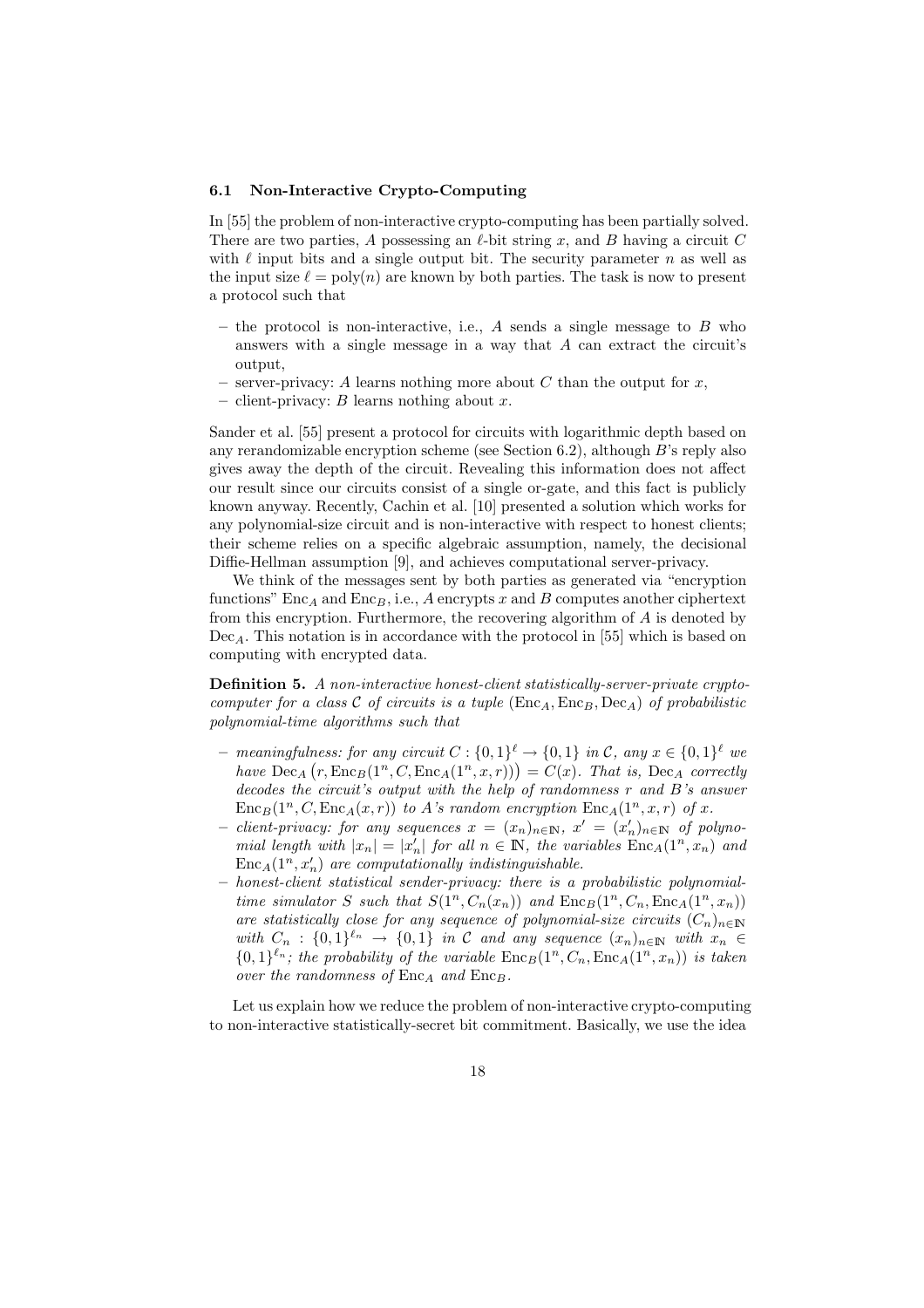presented by Crépeau [13] of transforming a so-called oblivious transfer protocol (Section 6.3) into a bit commitment scheme. Assume that we have a noninteractive crypto-computing protocol between  $A$  and  $B$  for or-gates. The sender S will play the role of B in the commitment protocol, and the honest receiver  $\mathcal R$ acts on behalf of the honest party  $A$ . For security parameter  $n$  the sender breaks the bit b into n random pieces  $b_1, \ldots, b_n$ , i.e., each bit is selected uniformly with the constraint that the exclusive-or equals  $b$ , and constructs  $n$  or-gates  $OR_{b_i}: \{0,1\} \rightarrow \{0,1\}$ . Such an or-gate computes the function  $a_i \mapsto a_i \vee b_i$ . Now R randomly selects  $a_1, \ldots, a_n \in \{0, 1\}$ , samples  $e_i$  according to  $\text{Enc}_{A}(1^n, a_i)$  and hands the encodings to S. For each i the sender returns  $\text{Enc}_B(1^n, \text{OR}_{b_i}, e_i)$ .

Informally, if  $R$  sends an ecryption of a bit  $a_i = 0$  then he obtains the value  $b_i$  from S's answer, and if  $a_i = 1$  the or-operation of  $b_i$  and  $a_i$  equals 1, i.e., nothing about  $b_i$  is revealed.<sup>6</sup> For random  $a_i$ 's, approximately half of the bits  $b_i$  are therefore opened wheras the other half remains uncompromised. By the indistinguishability of the encryptions, the sender  $S^*$  does not know on which instances he is checked. But this knowledge is necessary to cheat by opening an uncompromised instance ambiguously.

**Lemma 4.** If  $a_i = 1$  then the distributions of  $Enc_B(1^n, OR_{b_i}, e_i)$  for  $b_i = 0$  and  $b_i = 1$  *are statistically close for all*  $e_i \in [\text{Enc}_A(1^n, a_i)].$ 

*Proof.* By the server-privacy of the non-interactive crypto-computing protocol there exists a simulator whose output is almost identically distributed to  $\text{Enc}_B(1^n, \text{OR}_{b_i}, e_i)$ . Moreover, this simulator only gets the constant  $\text{OR}_{b_i}(a_i)=1$ (and *n* in unary) as input. Hence, the distributions of  $Enc_B(1^n, OR_{b_i}, e_i)$  for both possibilities of *b<sub>i</sub>* are statistically close. possibilities of  $b_i$  are statistically close.

It is easy to see that with exponentially small error probability  $2^{-n}$  there exists at least one instance with  $a_i = 1$ ; recall that we deal with honest receivers who choose the  $a_i$ 's really at random. Therefore, this scheme hides b statistically against honest receivers.

**Lemma 5.** *Under the assumption that the non-interactive crypto-computer provides client-privacy, the commitment scheme binds weakly.*

*Proof.* Assume that the claim does not hold and that there is a probabilistic polynomial-time algorithm  $S^*$  that decommits with different b's with probability  $1 - \delta(n)$  for a negligible function  $\delta(n)$ . In particular, a distinct opening requires that for some j algorithm  $S^*$  outputs different values for  $b_i$ . Then  $S^*$  yields a successful distinguisher concerning the client-privacy as follows.

We are given a random instance  $e \in [\text{Enc}_A(a)]$  for an unknown  $a \in_R \{0,1\}.$ We choose  $j \in_R \{1,\ldots,n\}$  and set  $e_j = e$ . Then we generate additional  $n-1$  samples  $e_i \in [\text{Enc}_{A}(1^n, a_i)]$  for  $i \neq j$  by selecting the  $a_i$ 's at random, and send these n instances to  $S^*$ . The sender  $S^*$  returns his commitment  $Enc_B(1^n, OR_{b_i}, e_i)$ 

<sup>&</sup>lt;sup>6</sup> Instead of using or-gates with wired constants  $b_i \in \{0, 1\}$ , one may use circuits  $a_i \vee a_i$ (for  $b_i = 0$ ) and  $a_i \vee \neg a_i$  (for  $b_i = 1$ ).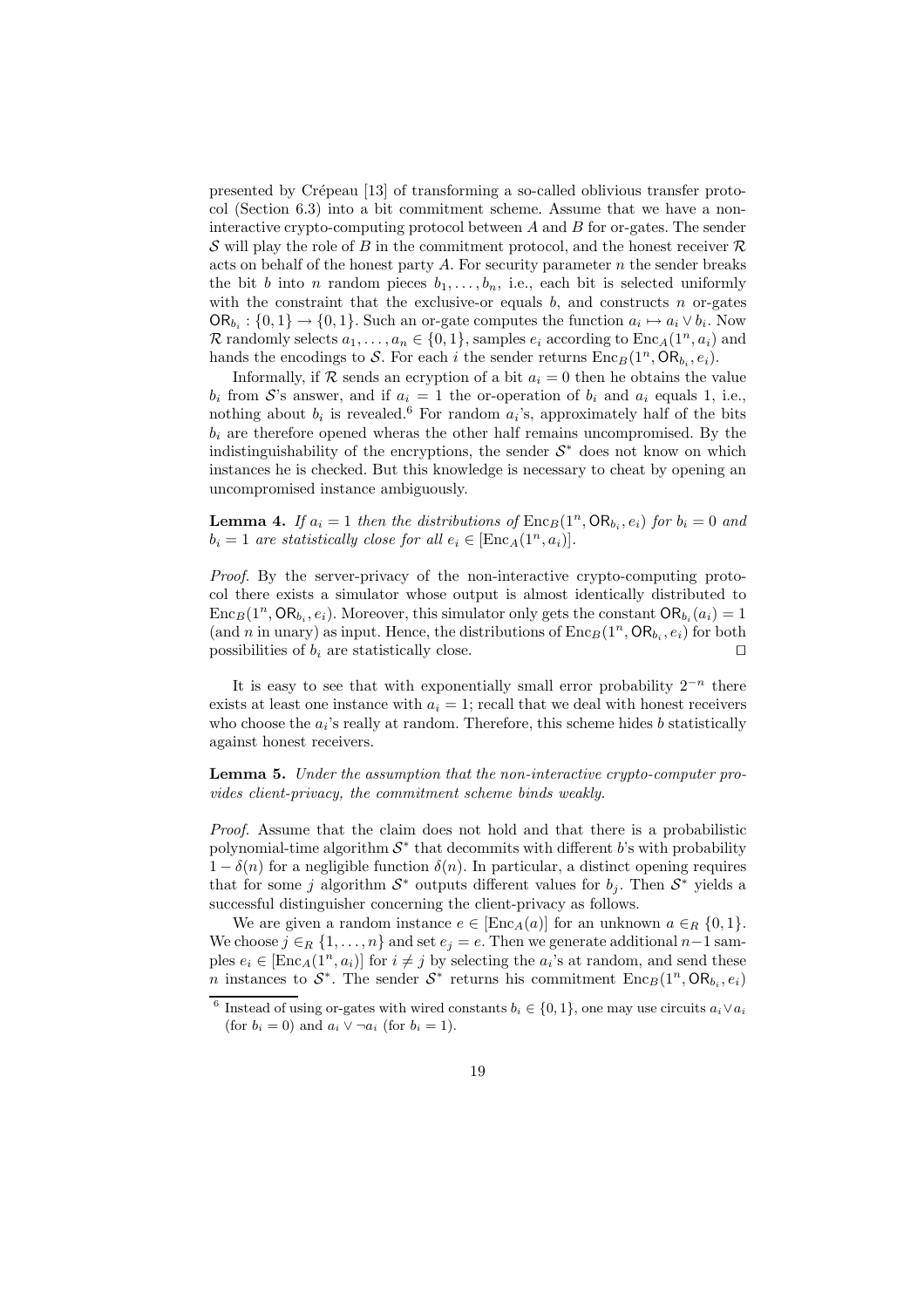for  $i = 1, \ldots, n$ . If  $S^*$  opens the value for  $b_i$  differently for an ambiguous decommitment, then we output the guess " $a = 1$ ". Else we output " $a = 1$ " with probability  $\frac{1}{2} - \frac{1}{4n}$  and "a = 0" otherwise.

Roughly speaking, if  $S^*$  opens  $b_j$  differently, then it is very likely that  $a = 1$ , because  $S^*$  almost never errs. Assume that indeed  $a = 1$ . Given that  $S^*$  decommits successfully for distinct values,  $S^*$  picks instance j for revealing different values for  $b_i$  with probability  $\epsilon(n) \geq 1/n$ . Hence, our output is right with probability at least

$$
(1 - \delta(n))\epsilon(n) + (1 - \delta(n)) (1 - \epsilon(n)) (\frac{1}{2} - \frac{1}{4n})
$$
  
\n
$$
\geq \epsilon(n) - \delta(n) + (1 - \delta(n) - \epsilon(n)) (\frac{1}{2} - \frac{1}{4n})
$$
  
\n
$$
\geq \frac{1}{2} + \frac{\epsilon(n)}{2} - \frac{1}{4n} - \frac{3\delta(n)}{2}
$$
  
\n
$$
\geq \frac{1}{2} + \frac{1}{8n}
$$

for all large n's. Now let  $a = 0$ . Then we predict correctly with probability at least

$$
(1 - \delta(n))\left(\frac{1}{2} + \frac{1}{4n}\right) \ge \frac{1}{2} + \frac{1}{4n} - \frac{3\delta(n)}{4} \ge \frac{1}{2} + \frac{1}{8n}
$$

for sufficiently large n's. Altogether, a successful adversary  $S^*$  would contradict<br>the client-privacy of the crypto-computing protocol the client-privacy of the crypto-computing protocol.

Note that the lemma also shows that even a very weak form of client-privacy cannot hold, namely, that the server cannot distinguish inputs infinitely often.

**Corollary 1.** *There is an oracle relative to which black-box one-to-one trapdoor functions and black-box one-way permutations exist, but relative to which noninteractive honest-client statistically-server-private crypto-computing for*  $C =$  $\{OR_0, OR_1\}$  *is impossible.* 

#### **6.2 Rerandomizable Encryption**

Our result together with the non-interactive statistical server-private protocol in [55] shows that rerandomizable encryption schemes cannot be constructed from black-box trapdoor one-way functions in general. Here we present a more direct method to establish this. But before, let us recall the definition of rerandomizable encryption systems. We also discuss the issue of homomorphic encryption at the end of the section.

We give a succinct definition of a polynomially-secure public-key encryption scheme. We refer the reader to [30] for a more formal definition. A public-key bit encryption scheme is a tuple (KGen,Enc, Dec) of probabilistic polynomialtime algorithms such that KGen on input  $1^n$  outputs a random pair  $(\text{sk}, \text{pk})$ of secret and public key,  $Enc(\mathrm{pk}, b)$  generates a random encryption  $c_b$  of bit b under pk, and  $Dec(sk, c<sub>b</sub>)$  decrypts b. We require that the encryption scheme is *polynomially secure*: no efficient algorithm should be able to distinguish between an encryption of 0 and one of 1.

Roughly speaking, a rerandomizable encryption scheme is a system that allows to renew the distribution of an encrypted bit from the public data alone.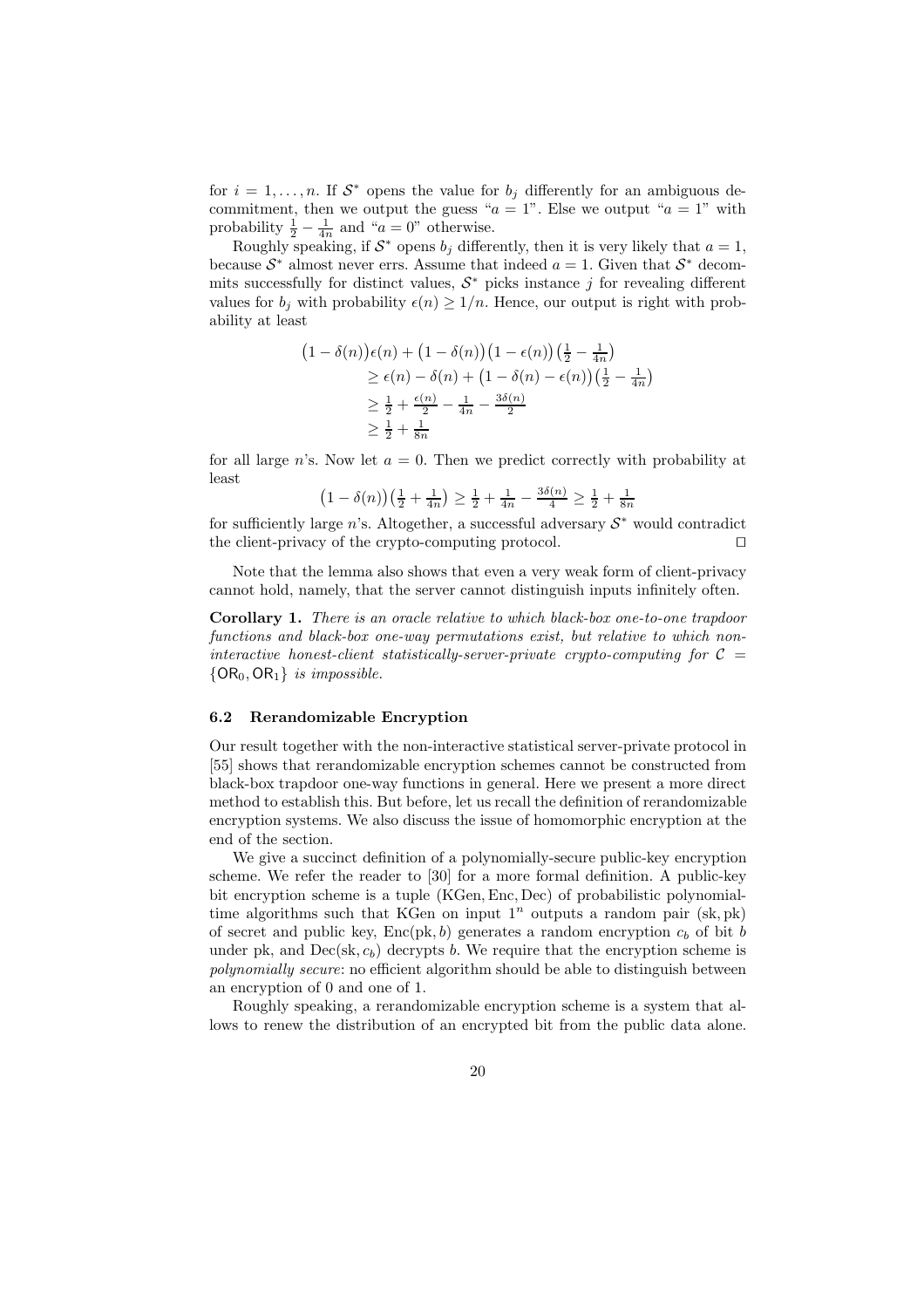That is, there is an efficient probabilistic algorithm  $\Phi$  that takes as input an encryption of a bit b and the public key and outputs an encryption which is identically distributed to a "fresh" encryption of b under that public key.

**Definition 6.** Let  $\mathcal{E} = (KGen, Enc, Dec)$  be a polynomially-secure bit encryp*tion scheme.* We say that  $\mathcal E$  is rerandomizable if there is a probabilistic polyno*mial-time algorithm*  $\Phi$  *such that*  $\Phi$ (pk, c<sub>b</sub>) *is identically distributed to* Enc(pk, b) *for all*  $pk \in [KGen(1^n)]$ *, all*  $b \in \{0, 1\}$  *and any*  $c_b \in [Enc(pk, b)]$ *.* 

Examples of such polynomially-secure, rerandomizable encryption protocols are the probabilistic encryption scheme of Goldwasser and Micali [30] on the quadratic residuosity problem, the ElGamal encryption scheme [21] based on the decisional Diffie-Hellman assumption [9], the Okamoto-Uchiyama scheme [44] and Pailler's variant [48]. An obvious extension would be to consider rerandomizing algorithms  $\Phi$  whose output is statistically close to the output of the encryption process. We omit this for ease of notations, but remark that our results below carry over to this case.

Next we construct a non-interactive honest-client statistically-server-private crypto-computing protocol for or-gates  $OR_{b_i}$  as described in the previous section: upon receiving a public key pk and an encryption  $c_{a_i}$  of a bit  $a_i$  from the honest client, the server computes Enc(pk, 1) if  $b_i = 1$  and  $\Phi$ (pk,  $c_{a_i}$ ) otherwise. Put differently, if  $b_i = 1$  then the server returns a "fresh" encryption of 1, and for  $b_i = 0$  it rerandomizes the encryption of  $a_i$ . If and only if  $a_i = 1$  then this latter encryption is identically distributed to an encryption for the case  $b_i = 1$ . It follows that this protocol computes or-gates  $OR_{b_i}$  non-interactively and achieves statistical server-privacy with respect to honest clients. Since the indistinguishability of encryptions guarantees the weak binding property, this constitutes a commitment scheme as in Definition 1.

**Corollary 2.** *There is an oracle relative to which black-box one-to-one trapdoor functions and black-box one-way permutations exist, but relative to which polynomially-secure rerandomizable public-key encryption is impossible.*

What about homomorphic encryption schemes? All the aforementioned rerandomizable encryption systems are also homomorphic: given encryptions of a messages m and m' one can derive an encryption of  $m \odot m'$  without knowing the secret key. Here,  $m, m'$  belong to some group with operation  $\odot$ . For example, the Goldwasser-Micali scheme [30] is homomorphic over  $(\{0,1\},\oplus)$ , and Pailler's system [48] is homomorphic over  $(\mathbb{Z}_N, +)$ .

It is easy to devise a polynomial-secure homomorphic encryption scheme from any secure system. Simply concatenate encryptions of  $m, m'$ , and extend the decryption process to take pairs of encryptions by decipher each component and letting the decryption algorithm output  $m \odot m'$ . Though this somehow artifical procedure caricatures the idea of homomorphic schemes, it yet shows that our result does not apply to homomorphic encryption in general. The examples above, nonetheless, suggest that reasonable homomorphic schemes are also rerandomizable.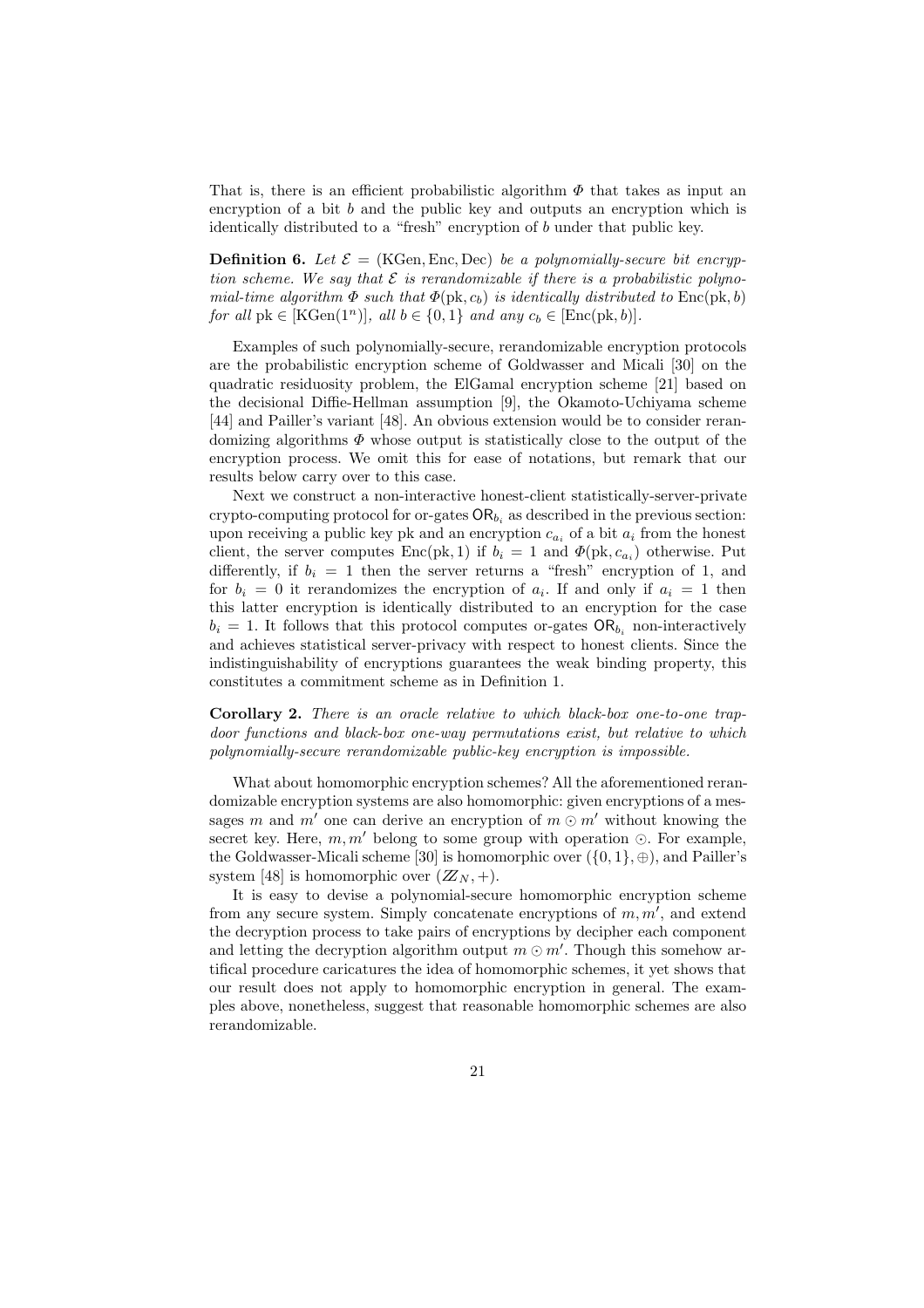#### **6.3 Oblivious Transfer and Private Information Retrieval**

In a one-out-of-two oblivious transfer  $(\frac{1}{2}\text{OT})$  protocol [22] between a sender  $\mathcal S$ and a receiver  $\mathcal{R}$ , a randomly chosen one of two bits  $b_0, b_1$  of S is transferred to  $\mathcal R$  such that the sender does not learn which bit has been transferred, and such that the receiver does not learn anything about the other bit (but knows which of the bits he has received). The protocol is non-interactive if both the receiver and the sender send a single message. It is honest-receiver statisticallysender-private if the view of the honest receiver is statistically close for both possibilities of the unrevealed bit. Moreover, for any efficient malicious sender  $S^*$  it is computationally infeasibe to decide with noticeable advantage which bit has been transferred.

There are two fundamantal security notions for sender-privacy. One says that, conditioning on the received bit, the protocol distribution for any choices of the unrevealed bit should be statistically close. A stronger requirement is in the spirit of secure multi-party computations. This definition roughly demands that an adversarial receiver does not learn more from a protocol execution with the sender than in an ideal scenario where a trusted third party confidentially gets the bits from the sender and the choice from the receiver and hands the corresponding bit to the receiver. We refer to [11, 26] for general definitions of secure two-party computations and oblivious transfer. In this paper here, we only refer to the weak definition, strengthening our impossibility results.

Based on the idea in [13] it is straightforward to derive a non-interactive weakly-binding honest-receiver statistically-secret bit commitment scheme from an  $\frac{1}{2}$ OT protocol. Specifically, the sender chooses  $b_0, b_1$  at random such that  $b = b_0 \oplus b_1$  and invokes in an execution of the  $\frac{1}{2}$ OT protocol to transfer at random  $b_0$  or  $b_1$ . Since  $S^*$  cannot decide with significant advantage which bit has been transferred, and because the receiver does not learn anything about the other bit in a statistical sense, this is a commitment scheme according to Definition 1. Therefore:

**Corollary 3.** *There is an oracle relative to which black-box one-to-one trapdoor functions and black-box one-way permutations exist, but relative to which non-interactive statistically-sender-private one-out-of-two oblivious transfer is impossible.*

We remark that non-interactive OT, as considered here, should not be confused with non-interactive OT as defined in, say, [46]. The latter paper refers to strictly non-interactive schemes, i.e., where the protocol consists of one party sending a single message only. In this model OT cannot be accomplished at all [46].

Clearly, the conclusion of Corollary 3 also holds for other variants of OT. In (the statistically-sender-private version of) Rabin's OT protocol [49] the sender possesses a single bit b and the receiver learns b with probability  $1/2$  and nothing in a statistical sense about b with probability  $1/2$ . On the other hand, S cannot distinguish both cases significantly. Splitting  $b$  into  $n$  pieces and invoking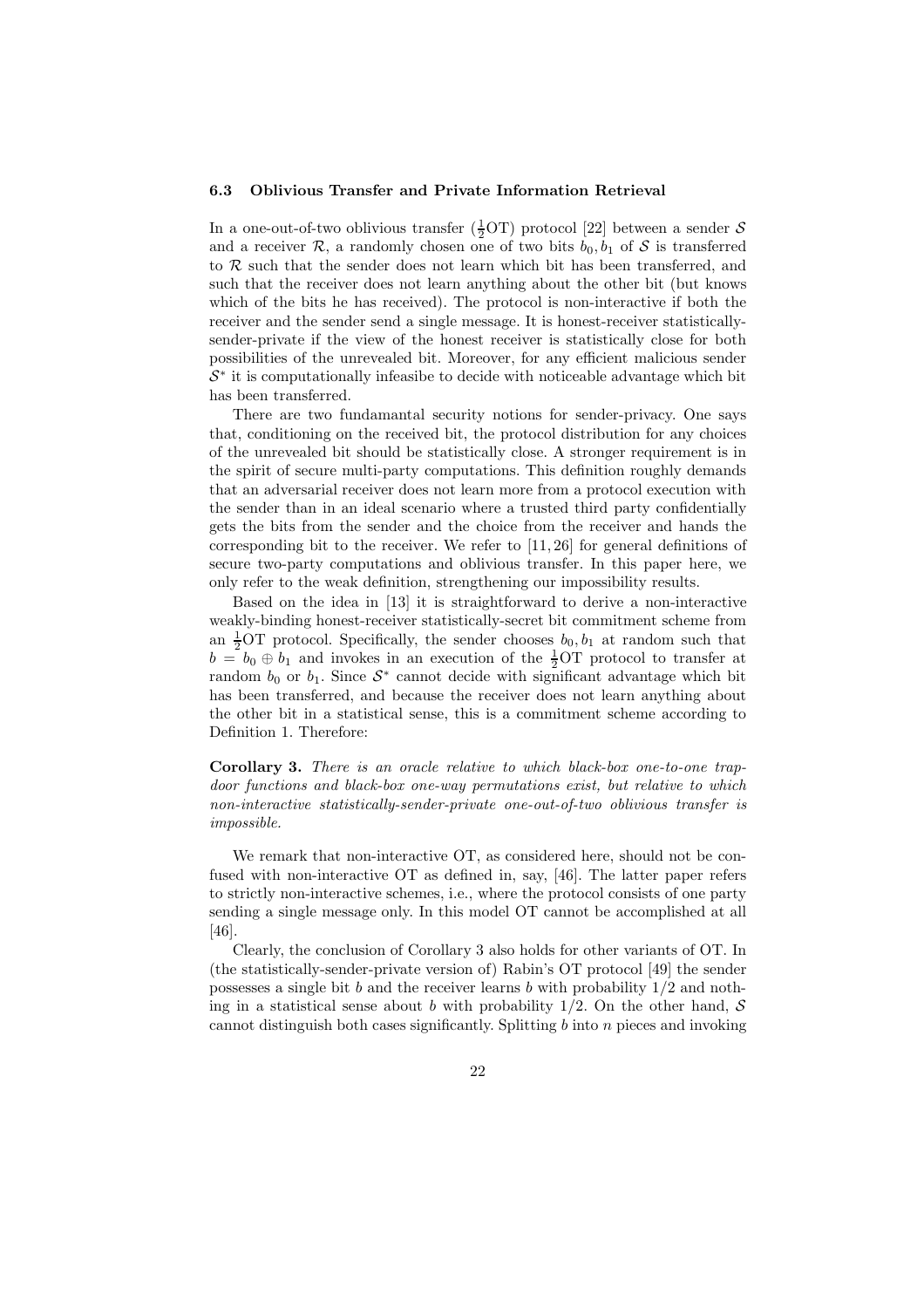in independent executions of the non-interactive OT protocol for each piece obviously yields an appropriate commitment scheme. In a *chosen* one-out-of-two OT protocol, denoted by  $\binom{2}{1}$ OT, instead of determining the bit at random, the receiver decides which bit he would like to obtain; flipping a fair coin to decide reduces  $\binom{2}{1}$ OT to  $\frac{1}{2}$ OT for honest receivers.

For examples of non-interactive  $\binom{2}{1}$ OT protocols (under various assumptions and relying on public-key infrastructure) see [7, 16]. Recently, Naor and Pinkas [42] and Aiello et al. [3] devised statistically-sender-private  $\binom{2}{1}$ OT protocols which requires both parties to send a single message only and without any setup assumptions. Their protocols are based on the decisional Diffie-Hellman assumption. Hence, such oblivious transfers may be impossible using general public-key cryptosystems but they are constructible from specific intractability assumptions.

Closely related to OT schemes are private information retrieval (PIR) protocols  $[12]$ . In a (single database) PIR protocol a user reads the *i*-th bit from a database with n bits, such that the database server does not learn i. Additionally, the communication complexity must not exceed  $n$  bits, in order to improve the trivial solution of sending the whole database to the user. Nothing is guaranteed about the privacy of the data base, i.e., a malicious or even the honest user might be able to deduce more than a single bit from the server's answer. This is in contrast to OT protocols. We assume that the user fails to reconstruct the desired bit with negligible probability only (over the choice of his coin tosses).

Kushilevitz and Ostrovsky show that single database PIR is possible noninteractively based on the quadratic residuosity assumption [38], and using any trapdoor permutation with linear many rounds [39]. Beimel et al. [5] discuss which primitives single database PIR protocols imply. That is, they show that one-way functions are necessary, and if the protocol requires only half of the bits of the trivial solution of  $n$  bits, then there are statistically-secret bit commitment schemes. In particular, the latter construction preserves the round-complexity. Hence, calling PIR protocols *low-communication* protocols if they merely need  $n/2$  bits communication complexity for databases of size n, we derive:

**Corollary 4.** *There is an oracle relative to which black-box one-to-one trapdoor functions and black-box one-way permutations exist, but relative to which noninteractive low-communication single-database private information retrieval is impossible.*

Improving [5], Di Crescenzo et al. [17] show that single database PIR protocols (with communication strictly less than  $n$ ) yield oblivious transfer schemes. The derived OT protocols, however, do not provide statistical sender-privacy and take at least four rounds. Therefore, this result does not fit in here.

#### **Acknowledgements**

We are grateful to Dan Simon for helpful discussions about his paper. We would also like to thank all anonymous reviewers for their comments.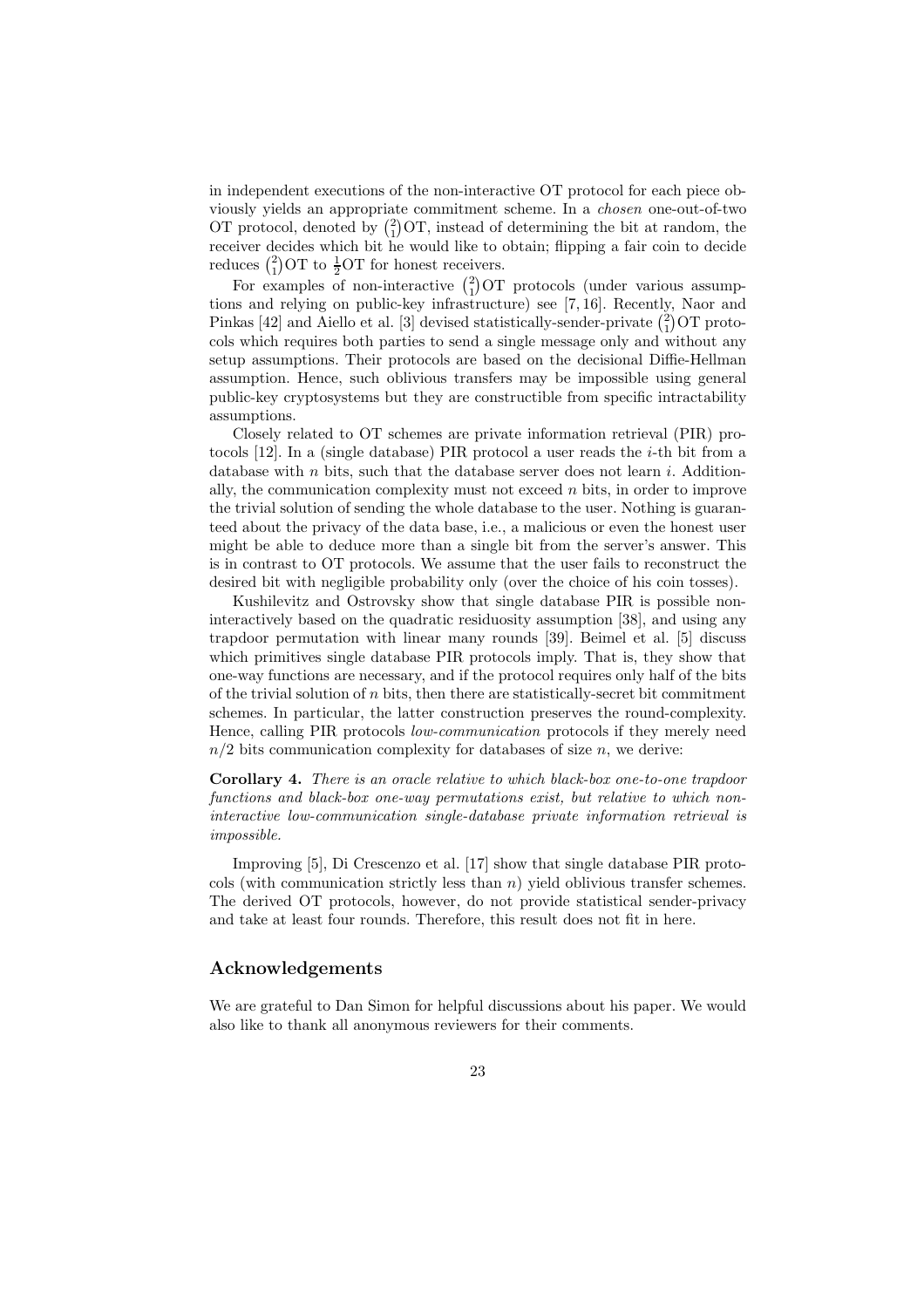## **References**

- 1. W.Aiello, J.H˚astad: Statistical Zero-Knowledge Languages can be Recognized in Two Rounds, *Journal of Computer and System Science, Vol. 42, pp. 327–345*, 1991.
- 2. W.Aiello, J.H˚astad: Relativized Perfect Zero-Knowledge is not BPP, *Information and Computation, Vol. 93, pp. 223–240*, 1991.
- 3. W.Aiello, Y.Ishai, O.Reingold: Priced Oblivious Transfer: How to Sell Digital Goods, *Eurocrypt 2001, Lecture Notes in Computer Science, Vol. 2045, Springer-Verlag*, 2001.
- 4. J.BALCÁZAR, J.DÍAZ, J.GABARRÓ: Structural Complexity I (Second Edition), *Springer-Verlag*, 1995.
- 5. A.Beimel, Y.Ishai, E.Kushilevitz, T.Malkin: One-Way Functions are Essential for Single-Server Private Information Retrieval, *Proceedings of the 31st Annual ACM Symposium on the Theory of Computing (STOC), pp. 89–98*, 1999.
- 6. M.Bellare, S.Halevi, A.Sahai, S.Vadhan: Many-To-One Trapdoor Functions and Their Relation to Public-Key Cryptosystems, *Crypto '98, Lecture Notes in Computer Science, Vol. 1462, Springer-Verlag, pp. 283–298*, 1998.
- 7. M.Bellare, S.Micali: Non-Interactive Oblivious Transfer and Applications, *Crypto '89, Lecture Notes in Computer Science, Vol. 435, Springer-Verlag, pp. 547–559*, 1990.
- 8. M.Ben-Or, O.Goldreich, S.Goldwasser, J.H˚astad, J.Killian, S.Micali, P.Rogaway: Everything Provable is Provable in Zero-Knowledge, *Crypto '88, Lecture Notes in Computer Science, Vol. 403, Springer-Verlag, pp. 37–56*, 1990.
- 9. D.Boneh: The Decision Diffie-Hellman Problem, *Third Algorithmic Number Theory Symposium, Lecture Notes in Computer Science, Vol. 1423, Springer-Verlag, pp. 48–63*, 1998.
- 10. C.CACHIN, J.CAMENISCH, J.KILIAN, J.MÜLLER: One-Round Secure Computation and Secure Autonomous Mobile Agents, *ICALP 2000, Lecture Notes in Computer Science, Springer-Verlag*, 2000.
- 11. R.Canetti: Security and Composition of Multiparty Cryptographic Protocols, *Journal of Cryptology, Vol. 13, No. 1, Springer-Verlag, pp. 143–202*, 2000.
- 12. B.Chor, O.Goldreich, E.Kushilevitz, M.Sudan: Private Information Retrieval, *Journal of ACM, vol. 45, pp. 965–981*, 1998.
- 13. C.CRÉPEAU: Equivalence Between two Flavours of Oblivious Transfer, *Crypto '87, Lecture Notes in Computer Science, Vol. 293, Springer-Verlag, pp. 350–354*, 1988.
- 14. C.CRÉPEAU, F.LÉGARÉ, L.SAVAIL: How to Convert a Flavor of Quantum Bit Commitment, *Eurocrypt 2001, Lecture Notes in Computer Science, Vol. 2045, Springer-Verlag*, 2001.
- 15. I.DAMGARD, T.PEDERSEN, B.PFITZMANN: On the Existence of Statistically Hiding Bit Commitment Schemes and Fail-Stop Signatures, *Crypto '93, Lecture Notes in Computer Science, Vol. 773, Springer-Verlag, pp. 250–255*, 1993.
- 16. A.De Santis, G.Di Crescenzo, G.Persiano: Public-Key Cryptography and Zero-Knowledge Arguments, *Information and Computation, Vol. 121, No. 1, pp. 23–40*, 1995.
- 17. G.Di Crescenzo, T.Malkin, R.Ostrovsky: Single Database Private Information Retrieval Implies Oblivious Transfer, *Eurocrypt '00, Lecture Notes in Computer Science, Vol. 1807, Springer-Verlag*, 2000.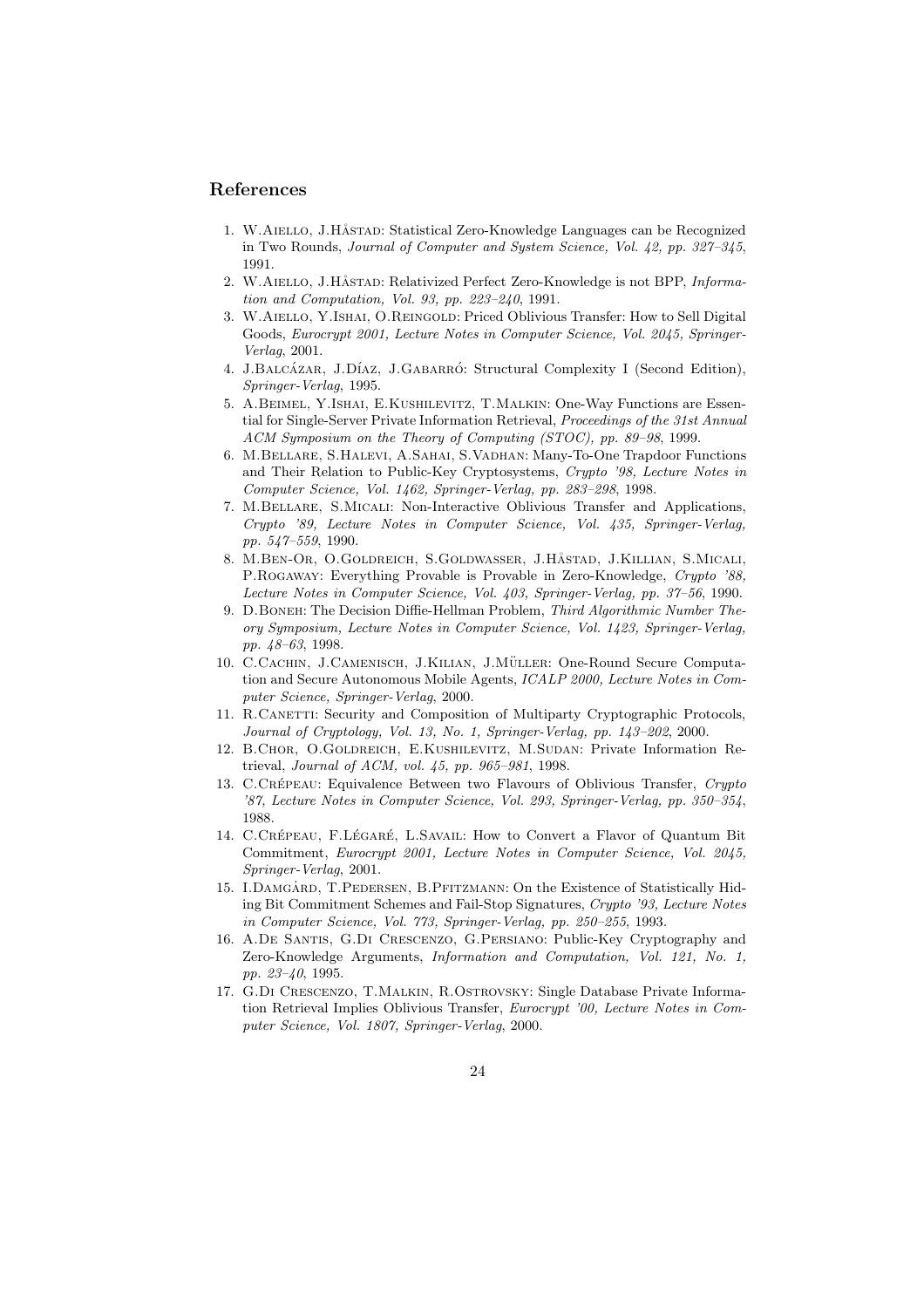- 18. G.DI CRESCENZO, T.OKAMOTO, M.YUNG: Keeping the SZK-Verifier Honest Unconditionally, *Crypto '97, Lecture Notes in Computer Science, Vol. 1294, Springer-Verlag, pp. 31–45*, 1997.
- 19. W.Diffie, M.Hellman: New Directions in Cryptography, *IEEE Transaction on Information Theory, Vol. 22, pp. 644–654*, 1976.
- 20. P.Dumais, D.Mayers, L.Salvail: Perfectly Concealing Quantum Bit Commitment from Any One-Way Permutation, *Eurocrypt 2000, Lecture Notes in Computer Science, Vol. 1807, Springer-Verlag, pp. 300–315*, 2000.
- 21. T.ElGamal: A Public Key Cryptosystem and a Signature Scheme Based on Discrete Logarithms, *IEEE Transaction on Information Theory, Vol. 31, pp. 469– 472*, 1985.
- 22. S.Even, O.Goldreich, A.Lempel: A Randomized Protocol for Signing Contracts, *Communication of the ACM, vol. 28, pp. 637–647*, 1985.
- 23. L.Fortnow: The Complexity of Perfect Zero-Knowledge, *Proceedings of the 19th Annual ACM Symposium on the Theory of Computing (STOC), pp. 204–209*, 1987.
- 24. R.Gennaro, L.Trevisan: Lower Bounds on the Efficiency of Generic Cryptographic Constructions, *Proceedings of the 41st IEEE Symposium on Foundations of Computer Science (FOCS)*, 2000.
- 25. Y.Gertner, S.Kannan, T.Malkin, O.Reingold, M.Viswanathan: The Relationship Between Public Key Encryption and Oblivious Transfer, *Proceedings of the 41st IEEE Symposium on Foundations of Computer Science (FOCS)*, 2000.
- 26. O.Goldreich: Secure Multi-Party Computation, *(working draft, version 1.2), available at* http://www.wisdom.weizmann.ac.il/ home/oded/public\_html/pp.html, March 2000.
- 27. O.Goldreich, A.Sahai, S.Vadhan: Can Statistical Zero-Knowledge be made Non-Interactive? or On the Relationship of SZK and NISZK, *Crypto '99, Lecture Notes in Computer Science, Springer-Verlag*, 1999.
- 28. O.Goldreich, A.Sahai, S.Vadhan: Honest-Verifier Statistical Zero-Knowledge Equals General Statistical Zero-Knowledge, *Proceedings of the 30th Annual ACM Symposium on Theory of Computing (STOC), ACM Press, pp. 399–408*, 1998.
- 29. S.Goldwasser, O.Goldreich, S.Micali: How to Construct Random Functions, *Journal of ACM, vol. 33, pp. 792–807*, 1986.
- 30. S.Goldwasser, S.Micali: Probabilistic Encryption, *Journal of Computer and System Science, Vol. 28, pp. 270–299*, 1984.
- 31. S.Halevi, S.Micali: Practical and Provably-Secure Commitment Schemes from Collision-Free Hashing, *Crypto '96, Lecture Notes in Computer Science, Vol. 1109, Springer-Verlag, pp. 201–215*, 1996.
- 32. J.HÅSTAD, R.IMPAGLIAZZO, L.LEVIN, M.LUBY: A Pseudorandom Generator from any One-way Function, *SIAM Journal on Computing, vol. 28(4), pp. 1364–1396*, 1999.
- 33. R.Impagliazzo, M.Luby: One-Way Functions are Essential for Complexity Based Cryptography, *Proceedings of the 30th IEEE Symposium on Foundations of Computer Science (FOCS), pp. 230–235*, 1989.
- 34. R.Impagliazzo, S.Rudich: Limits on the Provable Consequences of One-Way Permutations, *Proceedings of the 21st Annual ACM Symposium on the Theory of Computing (STOC), pp. 44–61*, 1989.
- 35. R.Impagliazzo, M.Yung: Direct Minimum-Knowledge Computations, *Crypto '87, Lecture Notes in Computer Science, Vol. 293, Springer-Verlag, pp. 40–51*, 1987.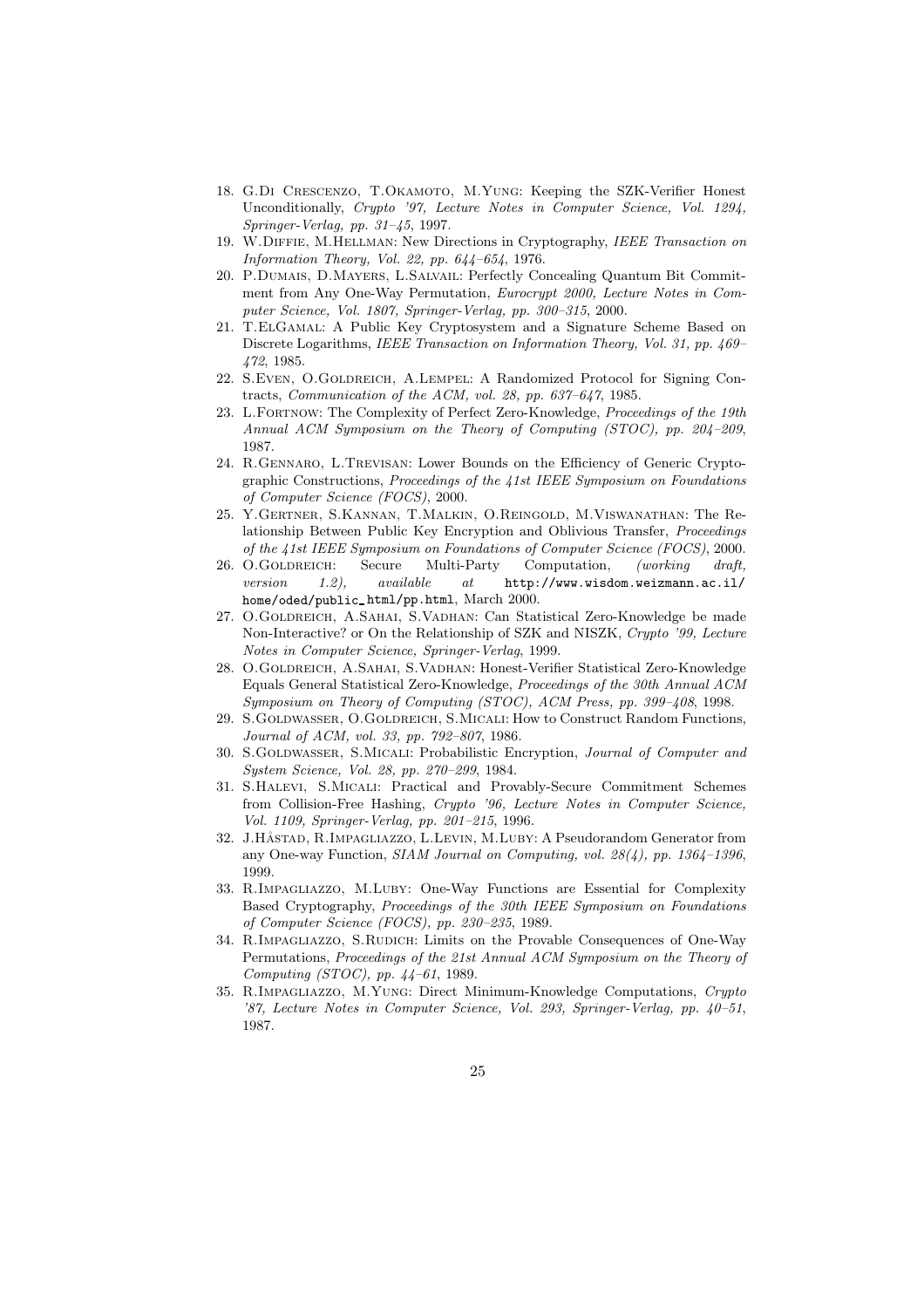- 36. J.Kahn, M.Saks, C.Smyth: A Dual Version of Reimer's Inequality and a Proof of Rudich's Conjecture, *Proceedings of 15th IEEE Conference on Computational Complexity*, 2000.
- 37. J.Kim, D.Simon, P.Tetali: Limits on the Efficiency of One-Way Permutation-Based Hash Functions, *Proceedings of the 40th IEEE Symposium on Foundations of Computer Science (FOCS)*, 1999.
- 38. E.Kushilevitz, R.Ostrovsky: Replication is not Needed: Single Database, Computationally-Private Information Retrieval, *Proceedings of the 38th IEEE Symposium on Foundations of Computer Science (FOCS), pp. 364–373*, 1997.
- 39. E.Kushilevitz, R.Ostrovsky: One-Way Trapdoor Permutations are Sufficient for Single-Server Private Information Retrieval, *Eurocrypt '00, Lecture Notes in Computer Science, Vol. 1807, Springer-Verlag*, 2000.
- 40. M.Naor: Bit Commitment Using Pseudo-Randomness, *Journal of Cryptology, vol. 4, pp. 151–158*, 1991.
- 41. M.Naor, R.Ostrovsky, R.Venkatesan, M.Yung: Perfect Zero-Knowledge Arguments for NP Using Any One-Way Permutation, *Journal of Cryptology, vol. 11, pp. 87–108*, 1998.
- 42. M.Naor, B.Pinkas: Efficient Oblivious Transfer Protocols, *Twelfth Annual ACM-SIAM Symposium on Discrete Algorithms*, 2001.
- 43. M.Naor, M.Yung: Universal One-Way Hash Functions and Their Cryptographic Applications, *Proceedings of the 21st Annual ACM Symposium on the Theory of Computing (STOC), pp. 33–43*, 1989.
- 44. T.Okamoto, S.Uchiyama: A New Public-Key Cryptosystem as Secure as Factoring, *Eurocrypt '98, Lecture Notes in Computer Science, Vol. 1403, Springer-Verlag, pp. 308–318*, 1998.
- 45. R.Ostrovsky: One-Way Functions, Hard on Average Problems, and Statistical Zero-Knowledge Proofs, *IEEE Conference on Structure in Complexity Theory, pp. 133–138*, 1991.
- 46. R.Ostrovsky, R.Venkatesan, M.Yung: Fair Games Against an All-Powerful Adversary, *AMS DIMACS Series in Discrete Mathematics and Theoretical Computer Science, Vol. 13, pp. 155–169*, 1993.
- 47. R.Ostrovsky, A.Wigderson: One-Way Functions are Essential for Non-Trivial Zero-Knowledge, *Proceedings of the Second Israel Symposium on Theory of Computing and Systems*, 1993.
- 48. P.Pailler: Public-Key Cryptosystems Based on Composite Degree Residuosity Classes, *Eurocrypt '99, Lecture Notes in Computer Science, Vol. 1592, Springer-Verlag, pp. 223–238*, 1999.
- 49. M.Rabin: How to Exchange Secrets by Oblivious Transfer, *Technical Report TR-81, Harvard*, 1981.
- 50. R.Rivest, A.Shamir, L.Adleman: A Method for Obtaining Digital Signatures and Public-Key Cryptosystems, *Communication of the ACM, vol. 21(2), pp. 120– 126*, 1978.
- 51. J.Rompel: One-Way Functions are Necessary and Sufficient for Secure Signatures, *Proceedings of the 22nd Annual ACM Symposium on the Theory of Computing (STOC), pp. 387–394*, 1990.
- 52. S.Rudich: The Use of Interaction in Public Cryptosystems, *Crypto '91, Lecture Notes in Computer Science, Vol. 576, Springer-Verlag, pp. 242–251*, 1992.
- 53. A.Sahai, S.Vadhan: A Complete Promise Problem for Statistical Zero-Knowledge, *Proceedings of the 38th IEEE Symposium on Foundations of Computer Science (FOCS), pp. 448–457*, 1997.